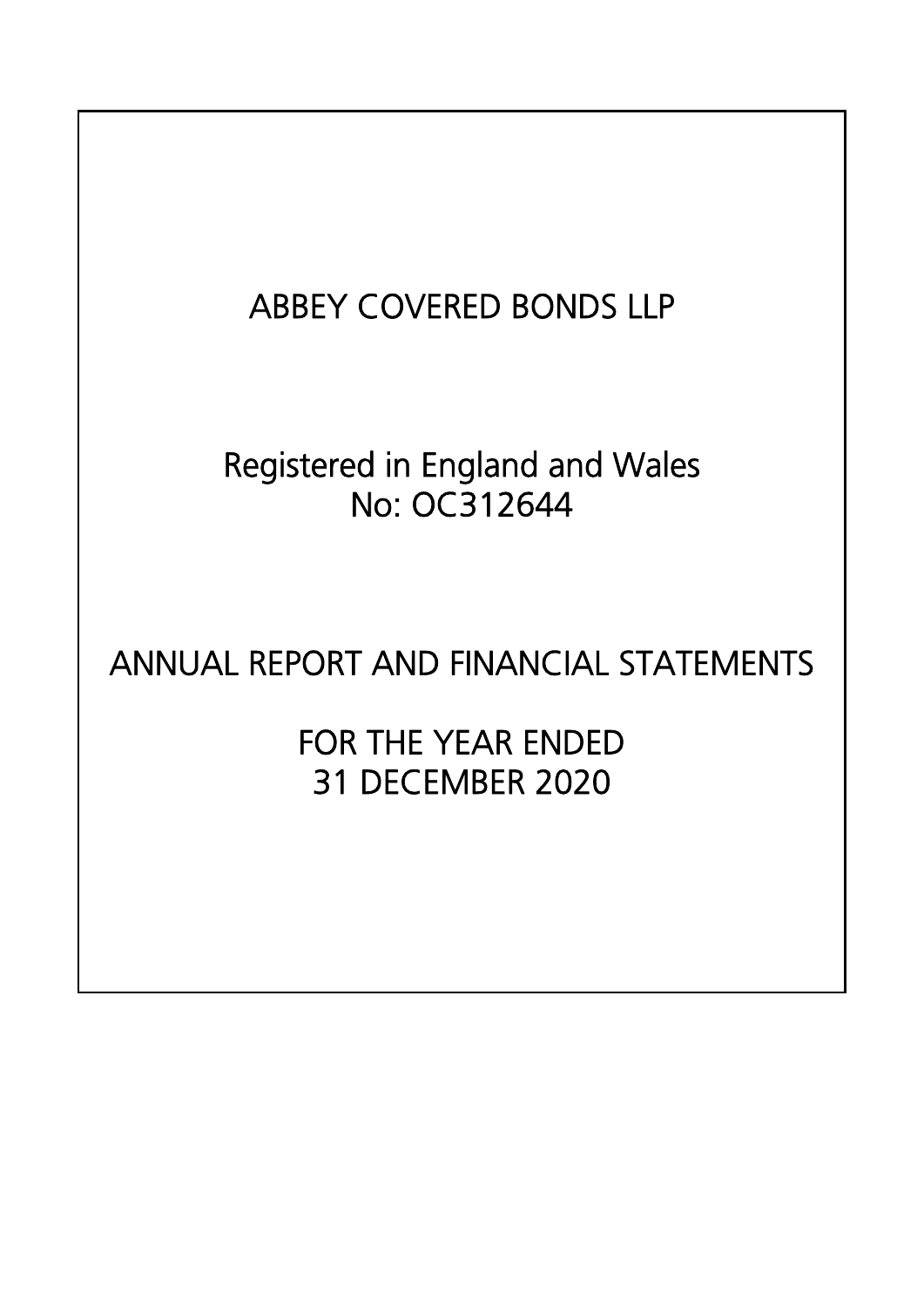### STRATEGIC REPORT

The Members submit the Strategic Report together with their Report of the members and the audited financial statements for the year ended 31 December 2020. The Strategic Report is required by law to be prepared in accordance with the Companies Act 2006, as applicable to qualifying partnerships.

#### Principal activities

The principal activity of Abbey Covered Bonds LLP (the "Partnership") as defined in the securitisation transaction document (the "transaction documents") which can be found at http://www.santander.co.uk/uk/about-santander-uk/debt-investors/santander-uk-covered-bonds is to be a special purpose vehicle whose business is to acquire, inter alia, loans and their related security from Santander UK plc pursuant to the terms of the Mortgage Sale Agreement and to guarantee the Covered Bonds. The Partnership will hold the portfolio and the other charged property in accordance with the terms of the transaction documents.

The Partnership has provided a guarantee covering all guaranteed amounts when the same shall become due for payment, but only following service of a Notice to Pay or an LLP Acceleration Notice. The obligations of the Partnership under the Covered Bond Guarantee and the other transaction documents to which it is a party are secured by the assets from time to time of the Partnership and recourse against the Partnership is limited to such assets.

#### Likely future developments

The members do not expect any significant change in the nature of business in the foreseeable future.

#### The programme

Santander UK plc (the Issuer) issues covered bonds, which are a direct, unsecured and unconditional obligation of the Issuer. The covered bonds benefit from a guarantee from Abbey Covered Bonds LLP. The Issuer makes a term advance to Abbey Covered Bonds LLP equal to the sterling proceeds of each issue of covered bonds. Abbey Covered Bonds LLP uses the proceeds of the term advance to purchase portfolios of residential mortgage loans and their security from Santander UK plc. Under the terms of the guarantee, Abbey Covered Bonds LLP has agreed to pay an amount equal to the guaranteed amounts when the same shall become due for payment but which would otherwise be unpaid by the Issuer.

Under the terms of the Trust Deed, the Partnership has provided a guarantee, in respect of payments of interest and principal under the Covered Bonds. The Partnership has agreed to pay an amount equal to the Guaranteed Amounts when the same shall become due for payment but which would otherwise be unpaid by the Issuer. The obligations of the Partnership under the Covered Bond Guarantee constitute direct and (following service of a Notice to Pay or an LLP Acceleration Notice) unconditional obligations of the Partnership, secured as provided in the Deed of Charge. The Bond Trustee will be required to serve a Notice to Pay on the Partnership following the occurrence of an Abbey Event of Default and service of an Abbey Acceleration Notice. An LLP Acceleration Notice may be served by the Bond Trustee on the Partnership following the occurrence of an LLP Event of Default.

If an LLP Acceleration Notice is served, the Covered Bonds will (if an Abbey Acceleration Notice has not already been served) become immediately due and payable as against the Issuer and the Partnership's obligations under the Covered Bond Guarantee will be accelerated.

Payments made by the Partnership under the Covered Bond Guarantee will be made subject to, and in accordance with, the Guarantee Priority of Payments or the Post-Enforcement Priority of Payments, as applicable. The recourse of the Covered Bondholders to the Partnership under the Covered Bond Guarantee will be limited to the assets of the Partnership from time to time.

The loans within the portfolio are monitored and assessed for impairment on a regular basis at a group level as, under International Financial Reporting Standard ("IFRS") 9 'Financial Instruments', the beneficial interest in a mortgage portfolio fails the criteria for recognition within the Partnership's financial statements and remains in the Balance Sheet of Santander UK plc. The impairment policy applied by Santander UK plc is equivalent to the impairment of financial assets policy of the Partnership.

The loans included within the underlying portfolio include repayment loans and interest only loans with balances of less than or equal to £1million.

The key members believe that the performance of the portfolio in the current year has been positive.

#### Key performance

The Partnership received interest and similar income of £395m (2019: £448m) and incurred interest expense and similar charges of £588m (2019: £427m) during the year. The increase in the loans and debts due to related parties of £612m (2019: increase of £196m) is largely due to the net increase in advances to members represented by £3,034m of new bonds issued in the year (2019: £2,883m) less £2,627m of bonds redeemed in the year (2019: £2,010m bonds redeemed) less the foreign exchange loss of £327m (2019: foreign exchange gain £546m) less hedging movement of £122m (2019: £130m).

The key performance indicators used by management are predominantly consideration of whether there have been breaches of the transaction documents. However, there are certain measures (triggers) set out in the transaction documents which are relevant to the Partnership including assessing whether all counterparties involved in the transaction have a rating that remains adequate to support their on-going roles in the programme, and arrears related events. There were no triggers breached in the year.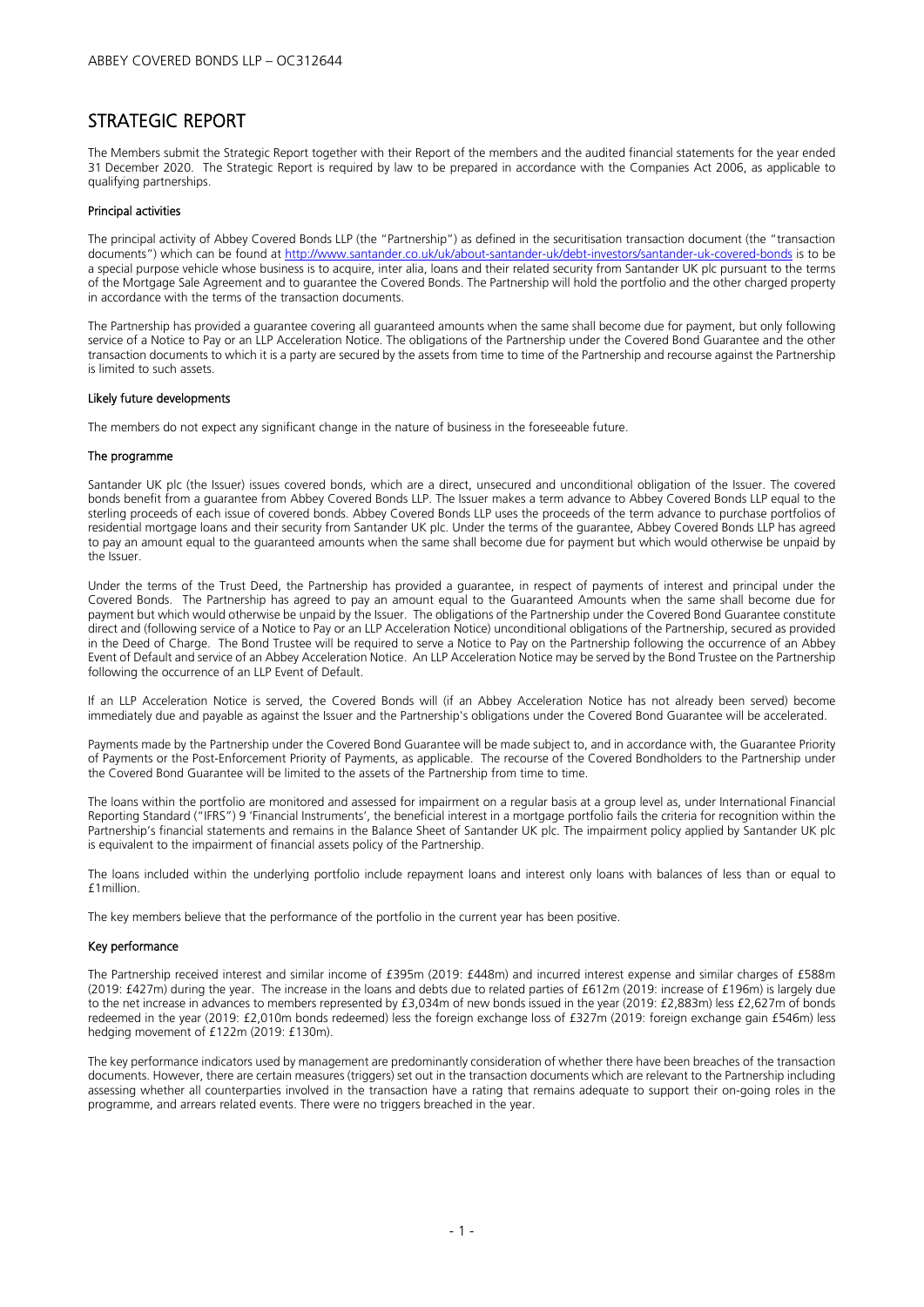### STRATEGIC REPORT (CONTINUED)

#### Fair review of the Partnership's business

Santander UK Group Holdings plc group (the "Group") manages its operations on a divisional basis. For this reason, the members believe that further key performance indicators for the Partnership are not necessary or appropriate for an understanding of the development, performance or position of the business. The performances of the divisions of Santander UK plc, which include the Partnership, are discussed in the Group's Annual Report which does not form part of this Report.

The purpose of this Report is to provide information to the members of the Partnership and as such it is only addressed to those members. The Report may contain certain forward-looking statements with respect to the operations, performance and financial condition of the Partnership. By their nature, these statements involve inherent risks and uncertainties since future events, circumstances and other factors can cause results and developments to differ materially from the plans, objectives, expectations and intentions expressed in such forward-looking statements. Members should consider this when relying on any forward-looking statements. The forward-looking statements reflect knowledge and information available at the date of preparation of this Report and the Partnership undertakes no obligation to update any forward-looking statement during the year. Nothing in this Report should be construed as a profit forecast.

#### Section 172(1) statement

As a Special Purpose Vehicle the governance structure of the Partnership is such that the key policies have been predetermined at the time of issuance. The Directors have had regards to the matters set out in section 172(1) of the Companies Act 2006 as follows:

- (a) the transaction documents have been formulated to achieve the Partnership's purpose and business objectives, safeguard the assets and promote the success of the Partnership and as disclosed in accordance with relevant securitisation legislation the Partnership is only permitted to retain minimal profit;
- (b) the Partnership has no employees;<br>(c) the operational roles have been as
- the operational roles have been assigned to third parties with their roles strictly governed by the transaction documents and fee arrangements agreed in advance
- (d) as a securitisation vehicle the Partnership has no physical presence or operations and accordingly has minimal impact on the community and the environment;
- (e) the operational roles have been assigned to third parties, fee arrangements agreed in advance and supplier invoices paid strictly in accordance with the transaction documents including a priority of payments, if applicable; and
- (f) the Partnership's members held all the issued shares on a discretionary trust basis for the benefit of undisclosed charities.

#### Principal risks and uncertainties facing the Partnership

The Partnership's principal risks and uncertainties together with the processes that are in place to monitor and mitigate those risks where possible can be found in Notes 3 and 16.

The Partnership is monitoring the impact of the COVID-19 outbreak on the financial performance of the Partnership. See Members' Report for further details.

Approved by the members

Management Board For and on behalf of the Partnership

14 May 2021

Registered Office Address: 2 Triton Square, Regent's Place, London, NW1 3AN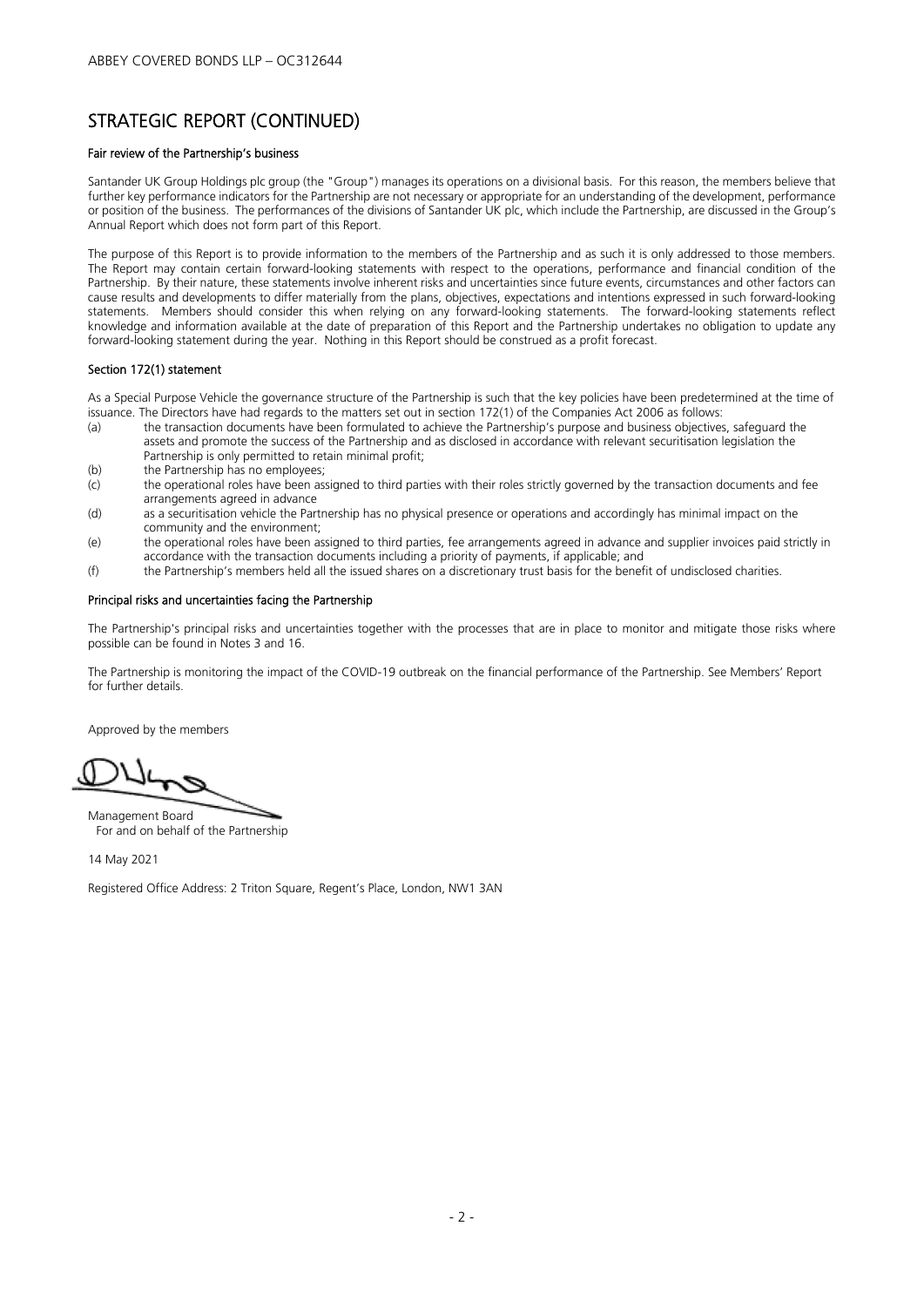### MEMBERS' REPORT

The members submit their report together with the Strategic Report and the audited financial statements for the year ended 31 December 2020.

#### Results

The total profit for the year ended 31 December 2020 amounted to £56m (2019: profit £237m). There have been £3.02bn new issuances between 31 December 2019 and the date of signing. On 14 January 2020 Series 74 was issued for £1.06bn, and on 11 February 2020 Series 75 and 76 were issued for £1.00bn and £0.96bn respectively.

#### Subsequent events

There have been no new issuances between 31 December 2020 and the date of signing.

#### Designated members

The designated members who served throughout the year and to the date of this report were as follows:

Santander UK plc Abbey Covered Bonds (LM) Limited

#### Members' interests

The policy regarding the allocation of results to members and the treatment of capital contributions and drawings is set out in the accounting policies in Note 1 to the financial statements.

#### Statement of members' responsibilities in respect of the financial statements

The members are responsible for preparing the Annual Report and the financial statements in accordance with applicable law and regulation. Company law, as applied to limited liability partnerships by the Limited Liability Partnerships (Accounts and Audit) (Application of Companies Act 2006) Regulations 2008 (the "Regulations"), requires the members to prepare financial statements for each financial year. Under that law the members have prepared the financial statements in accordance with international accounting standards in conformity with the requirements of the Companies Act 2006.

Under Company law, as applied to limited liability partnerships, members must not approve the financial statements unless they are satisfied that they give a true and fair view of the state of affairs of the Partnership and of the profit or loss of the partnership for that period. In preparing the financial statements, the members are required to:

- select suitable accounting policies and then apply them consistently;
- state whether applicable international accounting standards in conformity with the requirements of the Companies Act 2006 have been followed, subject to any material departures disclosed and explained in the financial statements;
- make judgements and accounting estimates that are reasonable and prudent; and
- prepare the financial statements on the going concern basis unless it is inappropriate to presume that the Partnership will continue in business.

The members are also responsible for safeguarding the assets of the Partnership and hence for taking reasonable steps for the prevention and detection of fraud and other irregularities.

The members are responsible for keeping adequate accounting records that are sufficient to show and explain the partnership's transactions and disclose with reasonable accuracy at any time the financial position of the partnership and enable them to ensure that the financial statements comply with the Companies Act 2006.

#### Statement of going concern

The Partnership's business activities, together with the factors likely to affect its future development, performance and position are set out in the Strategic Report. The financial position of the Partnership, its cash flows, liquidity position and borrowing facilities are set out in the financial statements. In addition, Notes 3 and 16 to the financial statements include the Partnership's financial risk management objectives; its exposures to credit risk and liquidity risk; and its policies and processes for managing its capital.

The members acknowledge that the Partnership is in a net asset position. Under the terms of the bonds in issue, the mortgage balance in the Partnership has to be maintained at a value at least equivalent to the value of note principal in issue. As at 31 December 2020, the book value of residential mortgage loans that Santander UK plc had assigned legal title to the Covered Bond structure was £23.7bn (2019: £23.3bn). The Covered Bond structure is over collateralised by £4.5bn (2019: £4.9bn). The Covered Bond structure acquired interest in a portfolio of mortgage loans was £23.7bn (2019: £23.3bn) and the sterling equivalent of notes issued by the Covered Bond programme was £19.3bn (2019: £19.0bn).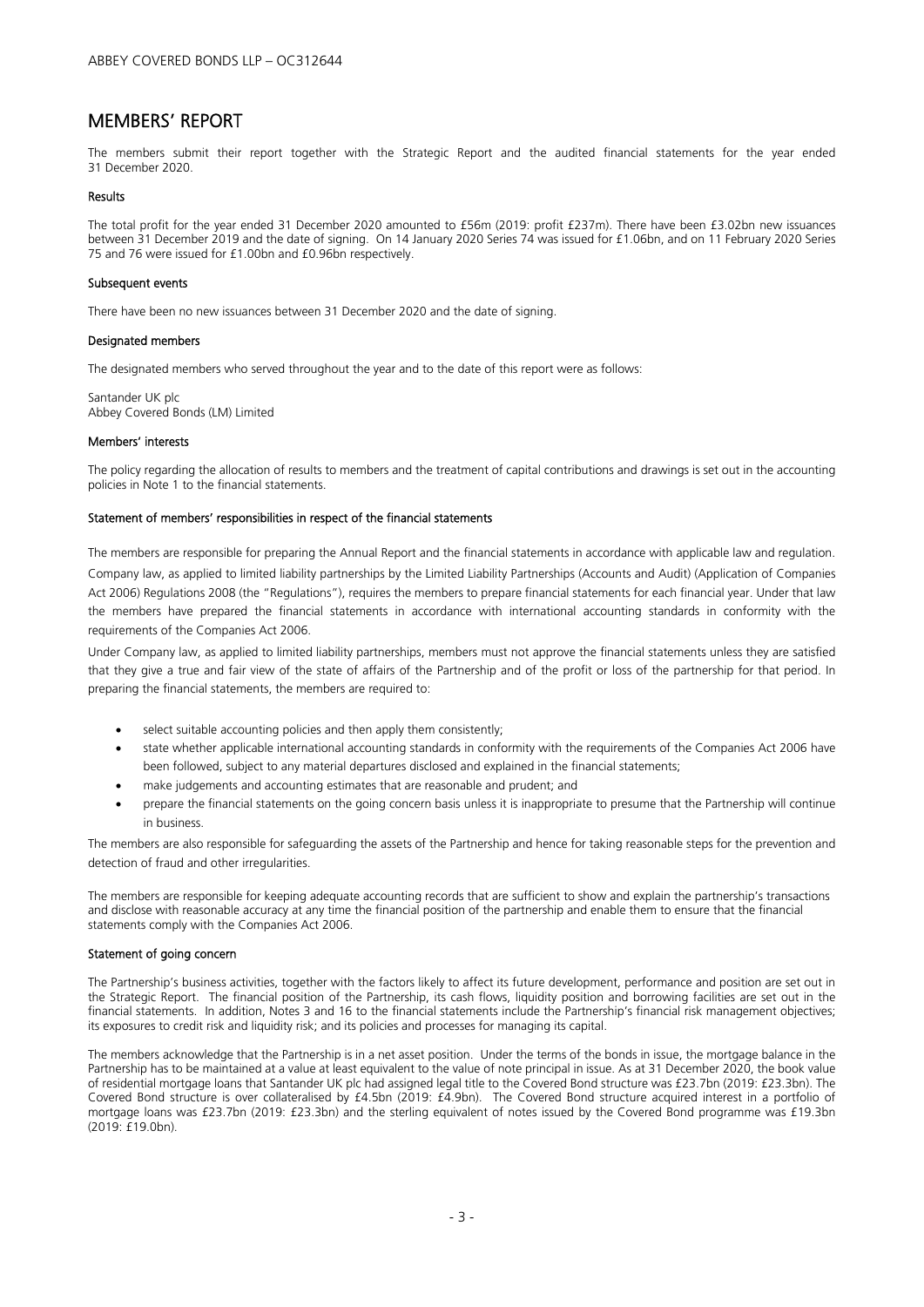### MEMBERS' REPORT (CONTINUED)

#### Statement of going concern (continued)

In addition, the Partnership has cash balances and reserves totalling £2,662m (2019: £3,162m). The maturity profile of loans owed to members is set out in Note 13. Santander UK plc will not be relying on repayment of any term advances by the Partnership or the interest thereon in order to meet its repayment or interest obligations under the Covered Bond programme. The term advances will not be repaid by the Partnership until all amounts payable under the corresponding series of covered bonds have been repaid in full.

The members, having considered the financial position of the Partnership and the Covered Bond structure as a whole, believe that the Partnership is well placed to manage its business risks successfully.

The members have a reasonable expectation that the Partnership has adequate resources to continue in operational existence for the foreseeable future. Accordingly, they continue to adopt the going concern basis of accounting in preparing the Annual Report and Financial Statements.

#### COVID-19 and BREXIT

2020 was a demanding year in general with Brexit uncertainty and economic turmoil as a result of the COVID-19 pandemic. The Partnership continues to monitor the impact of COVID-19 and Brexit on its operations and intends to take a coordinated approach with Group where applicable however, the Partnership has determined that COVID-19 and Brexit will have a limited impact on the Partnership.

In April 2020, Santander UK plc followed FCA guidance on how they expect mortgage lenders and administrators to treat customers fairly during the Covid-19 pandemic and restructured all its securitisations to accommodate its obligations as servicer under the principles set out in the FCA Handbook and Mortgage Conduct of Business rules.

#### Streamlined Energy and Carbon Reporting (SECR)

The Partnership is out of scope of the Streamlined Energy and Carbon Reporting (SECR), as it does not meet the numerical thresholds in relation to turnover and number of employees.

#### Financial instruments

The Partnership's financial instruments, other than derivatives, comprise loans and other debts to group undertakings, borrowings, cash and liquid resources, and various items, such as other assets and liabilities that arise directly from its operations. The main purpose of these financial instruments is to raise finance for the Group's operations.

The Partnership also enters into derivative transactions (principally cross currency swaps and interest rate swaps). The purpose of such transactions is to manage the currency and interest rate risks arising from the Partnership's operations and its sources of finance.

It is, and has been throughout the year under review, the Partnership's policy that no trading in financial instruments shall be undertaken.

The main risks arising from the Partnership's financial instruments are currency risk and interest rate risk. The Partnership has loans payable denominated in Euros and Norwegian Kroner. The Santander Board reviews and agrees policies for managing these risks. The Partnership's policy is to eliminate all exposures arising from movements in exchange rates and interest rates by the use of cross currency swaps or interest rate swaps to hedge payments of interest and principal on the securities.

All other assets, liabilities and transactions are denominated in Sterling.

Further disclosures regarding the financial risk management objectives and policies and the Partnership's exposure to principal risks can be found in Note 3.

#### Corporate governance

As more fully described in the Section 172(1) statement in the Strategic Report, the Members have been charged with governance in accordance with the transaction documents which govern the structure and operation of the transactions to which the Partnership is party.

The Members have been charged with governance in accordance with the transaction documents describing the structure and operation of the transaction. The governance structure of the Partnership is such that the key policies have been predetermined at the time of issuance and the operational roles have been assigned to third parties with their roles strictly governed by the transaction documents.

The transaction documents provide for procedures that have been designed for safeguarding assets against unauthorised use or disposition, for maintaining proper accounting records, and for the reliability and usefulness of financial information used within the business or for publication. Such procedures are designed to manage rather than eliminate the risk of failure to achieve business objectives whilst enabling them to comply with the regulatory obligations.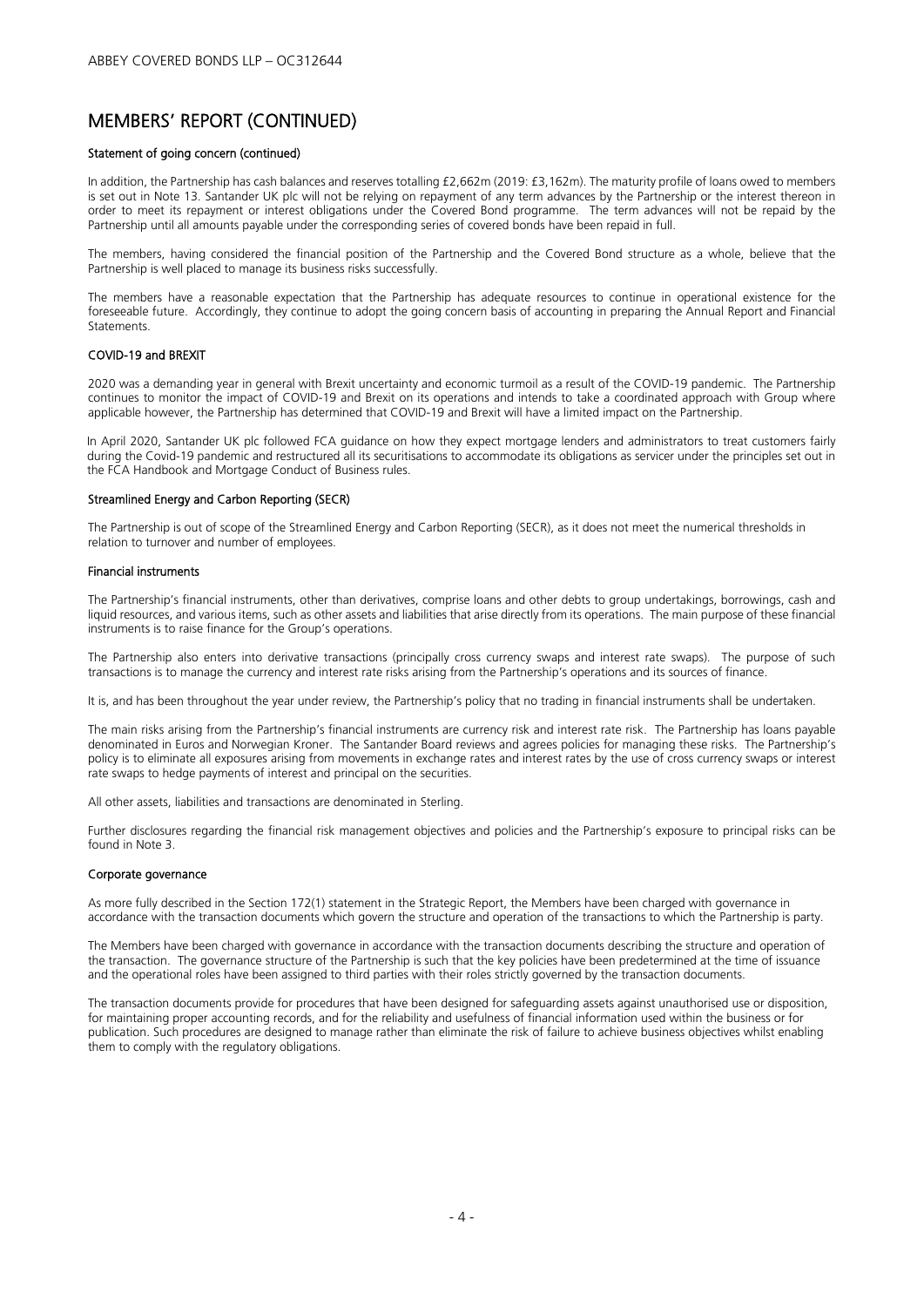### MEMBERS' REPORT (CONTINUED)

#### Statement of disclosure of information to Independent Auditors

Each of the Members as at the date of approval of this report confirms that:

• so far as the Member is aware, there is no relevant audit information of which the Partnership's auditors are unaware; and • the Member has taken all steps that he/she ought to have taken as a Member to make himself/herself aware of any relevant audit information and to establish that the Partnership's auditors are aware of that information.

This confirmation is given and should be interpreted in accordance with the provisions of Section 418 of the Companies Act 2006.

#### Independent Auditors

PricewaterhouseCoopers LLP have expressed their willingness to continue in office as auditors and a resolution to reappoint them will be proposed at the Partnership's forthcoming Annual General Meeting.

Approved by the members

For and on behalf of the Partnership Designated Member

14 May 2021 Registered Office Address: 2 Triton Square, Regent's Place, London, NW1 3AN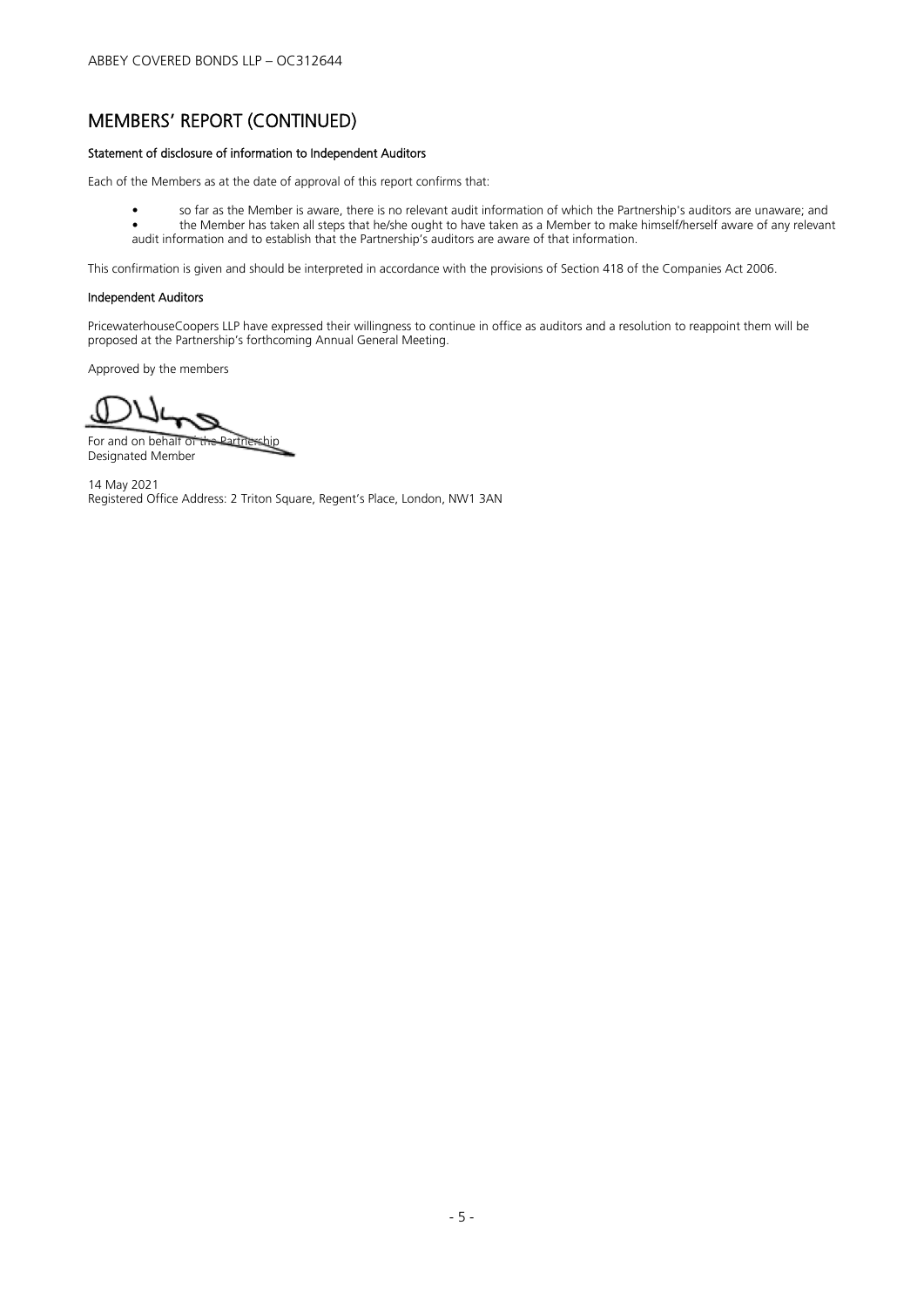# Independent auditors' report to the members of Abbey Covered Bonds LLP

# Report on the audit of the financial statements

### **Opinion**

In our opinion, Abbey Covered Bonds LLP's financial statements:

- give a true and fair view of the state of the LLP's affairs as at 31 December 2020 and of its profit and cash flows for the year then ended;
- have been properly prepared in accordance with international accounting standards in conformity with the requirements of the Companies Act 2006 as applied to limited liability partnerships; and
- have been prepared in accordance with the requirements of the Companies Act 2006 as applied to limited liability partnerships by the Limited Liability Partnerships (Accounts and Audit) (Application of Companies Act 2006) Regulations 2008.

We have audited the financial statements, included within the Annual Report and Financial Statements (the "Annual Report"), which comprise: Balance Sheet as at 31 December 2020; the Statement of Comprehensive Income, the Statement of Cash Flows, the Statement of Changes in Members' Other Interests for the year then ended; and the notes to the financial statements, which include a description of the significant accounting policies.

### **Basis for opinion**

We conducted our audit in accordance with International Standards on Auditing (UK) ("ISAs (UK)") and applicable law. Our responsibilities under ISAs (UK) are further described in the Auditors' responsibilities for the audit of the financial statements section of our report. We believe that the audit evidence we have obtained is sufficient and appropriate to provide a basis for our opinion.

#### **Independence**

We remained independent of the LLP in accordance with the ethical requirements that are relevant to our audit of the financial statements in the UK, which includes the FRC's Ethical Standard, and we have fulfilled our other ethical responsibilities in accordance with these requirements.

### **Conclusions relating to going concern**

Based on the work we have performed, we have not identified any material uncertainties relating to events or conditions that, individually or collectively, may cast significant doubt on the LLP's ability to continue as a going concern for a period of at least twelve months from when the financial statements are authorised for issue.

In auditing the financial statements, we have concluded that the members' use of the going concern basis of accounting in the preparation of the financial statements is appropriate.

However, because not all future events or conditions can be predicted, this conclusion is not a guarantee as to the LLP's ability to continue as a going concern.

Our responsibilities and the responsibilities of the members with respect to going concern are described in the relevant sections of this report.

### **Reporting on other information**

The other information comprises all of the information in the Annual Report other than the financial statements and our auditors' report thereon. The members are responsible for the other information. Our opinion on the financial statements does not cover the other information and, accordingly, we do not express an audit opinion or any form of assurance thereon.

In connection with our audit of the financial statements, our responsibility is to read the other information and, in doing so, consider whether the other information is materially inconsistent with the financial statements or our knowledge obtained in the audit, or otherwise appears to be materially misstated. If we identify an apparent material inconsistency or material misstatement, we are required to perform procedures to conclude whether there is a material misstatement of the financial statements or a material misstatement of the other information. If, based on the work we have performed, we conclude that there is a material misstatement of this other information, we are required to report that fact. We have nothing to report based on these responsibilities.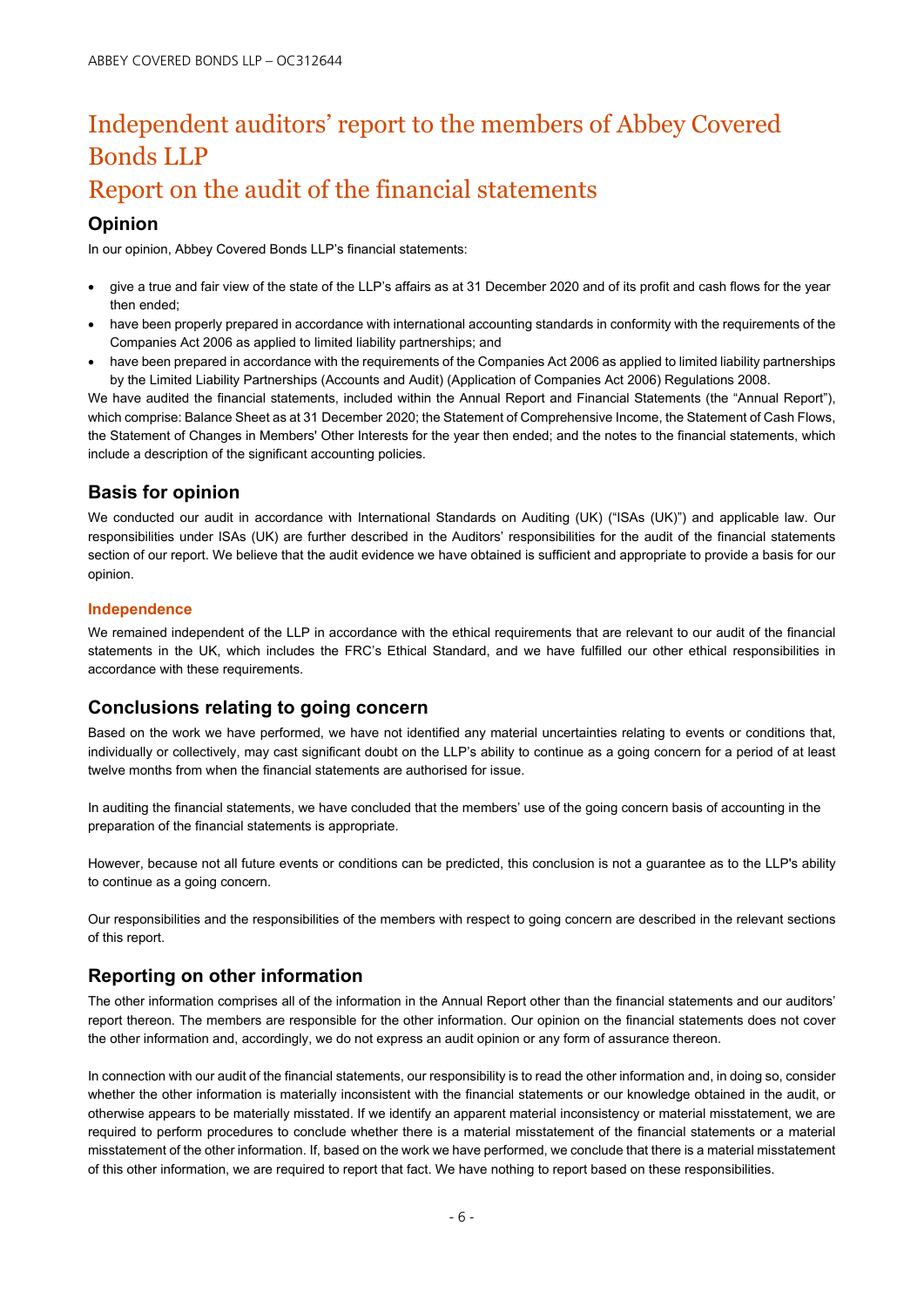# Independent auditors' report to the members of Abbey Covered Bonds LLP

### **Responsibilities of the members for the financial statements**

As explained more fully in the Statement of members' responsibilities in respect of the financial statements, the members are responsible for the preparation of the financial statements in accordance with the applicable framework and for being satisfied that they give a true and fair view. The members are also responsible for such internal control as they determine is necessary to enable the preparation of financial statements that are free from material misstatement, whether due to fraud or error.

In preparing the financial statements, the members are responsible for assessing the LLP's ability to continue as a going concern, disclosing, as applicable, matters related to going concern and using the going concern basis of accounting unless the members either intend to liquidate the LLP or to cease operations, or have no realistic alternative but to do so.

### **Auditors' responsibilities for the audit of the financial statements**

Our objectives are to obtain reasonable assurance about whether the financial statements as a whole are free from material misstatement, whether due to fraud or error, and to issue an auditors' report that includes our opinion. Reasonable assurance is a high level of assurance but is not a guarantee that an audit conducted in accordance with ISAs (UK) will always detect a material misstatement when it exists. Misstatements can arise from fraud or error and are considered material if, individually or in the aggregate, they could reasonably be expected to influence the economic decisions of users taken on the basis of these financial statements.

Irregularities, including fraud, are instances of non-compliance with laws and regulations. We design procedures in line with our responsibilities, outlined above, to detect material misstatements in respect of irregularities, including fraud. The extent to which our procedures are capable of detecting irregularities, including fraud, is detailed below.

Based on our understanding of the LLP and industry, we identified that the principal risks of non-compliance with laws and regulations related to the transaction documents, and we considered the extent to which non-compliance might have a material effect on the financial statements. We also considered those laws and regulations that have a direct impact on the financial statements such as the Companies Act 2006 as applied to limited liability partnerships by the Limited Liability Partnerships (Accounts and Audit) (Application of Companies Act 2006) Regulations 2008. We evaluated management's incentives and opportunities for fraudulent manipulation of the financial statements (including the risk of override of controls) and determined that the principal risks were related to posting of inappropriate journal entries. Audit procedures performed included:

- Making inquiries with management and those charged with governance in relation to known or suspected instances of noncompliance with laws and regulations and fraud;
- Evaluating the business rationale for any significant transactions that are unusual or outside the scope of the underlying legal and transaction documents; and,
- Test journal entries to supporting documentation using risk-based criteria.

There are inherent limitations in the audit procedures described above. We are less likely to become aware of instances of noncompliance with laws and regulations that are not closely related to events and transactions reflected in the financial statements. Also, the risk of not detecting a material misstatement due to fraud is higher than the risk of not detecting one resulting from error, as fraud may involve deliberate concealment by, for example, forgery or intentional misrepresentations, or through collusion.

A further description of our responsibilities for the audit of the financial statements is located on the FRC's website at: www.frc.org.uk/auditorsresponsibilities. This description forms part of our auditors' report.

### **Use of this report**

This report, including the opinions, has been prepared for and only for the members of the partnership as a body in accordance with the Companies Act 2006 as applied to limited liability partnerships by the Limited Liability Partnerships (Accounts and Audit) (Application of Companies Act 2006) Regulations 2008 and for no other purpose. We do not, in giving these opinions, accept or assume responsibility for any other purpose or to any other person to whom this report is shown or into whose hands it may come save where expressly agreed by our prior consent in writing.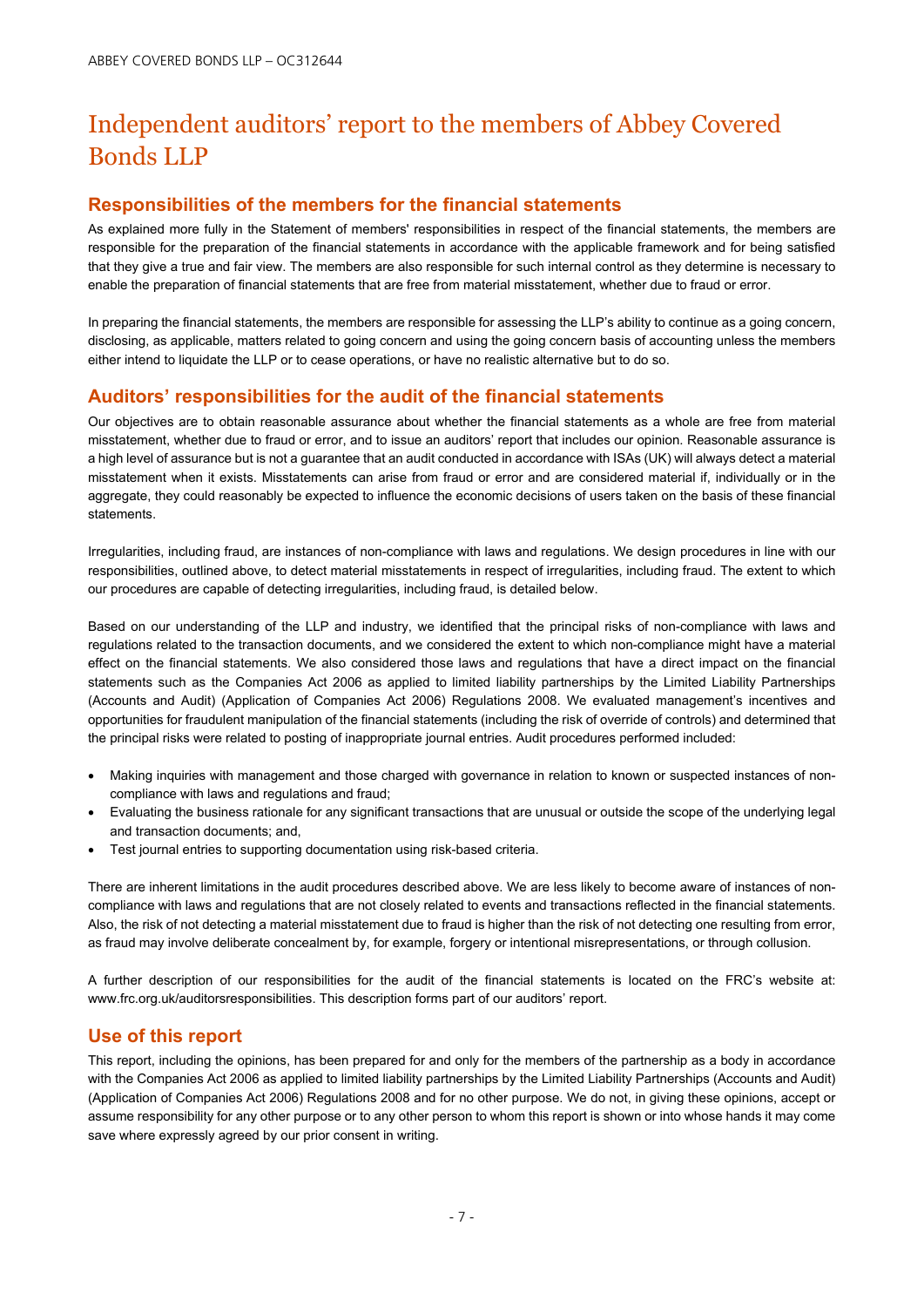# Independent auditors' report to the members of Abbey Covered Bonds LLP

### **Other required reporting**

### **Companies Act 2006 exception reporting**

Under the Companies Act 2006 as applicable to limited liability partnerships we are required to report to you if, in our opinion:

- we have not obtained all the information and explanations we require for our audit; or
- adequate accounting records have not been kept by the LLP, or returns adequate for our audit have not been received from branches not visited by us; or
- the financial statements are not in agreement with the accounting records and returns.

We have no exceptions to report arising from this responsibility.

solite  $\mathbf$ 

Jessica Miller (Senior Statutory Auditor) for and on behalf of PricewaterhouseCoopers LLP Chartered Accountants and Statutory Auditors London 14 May 2021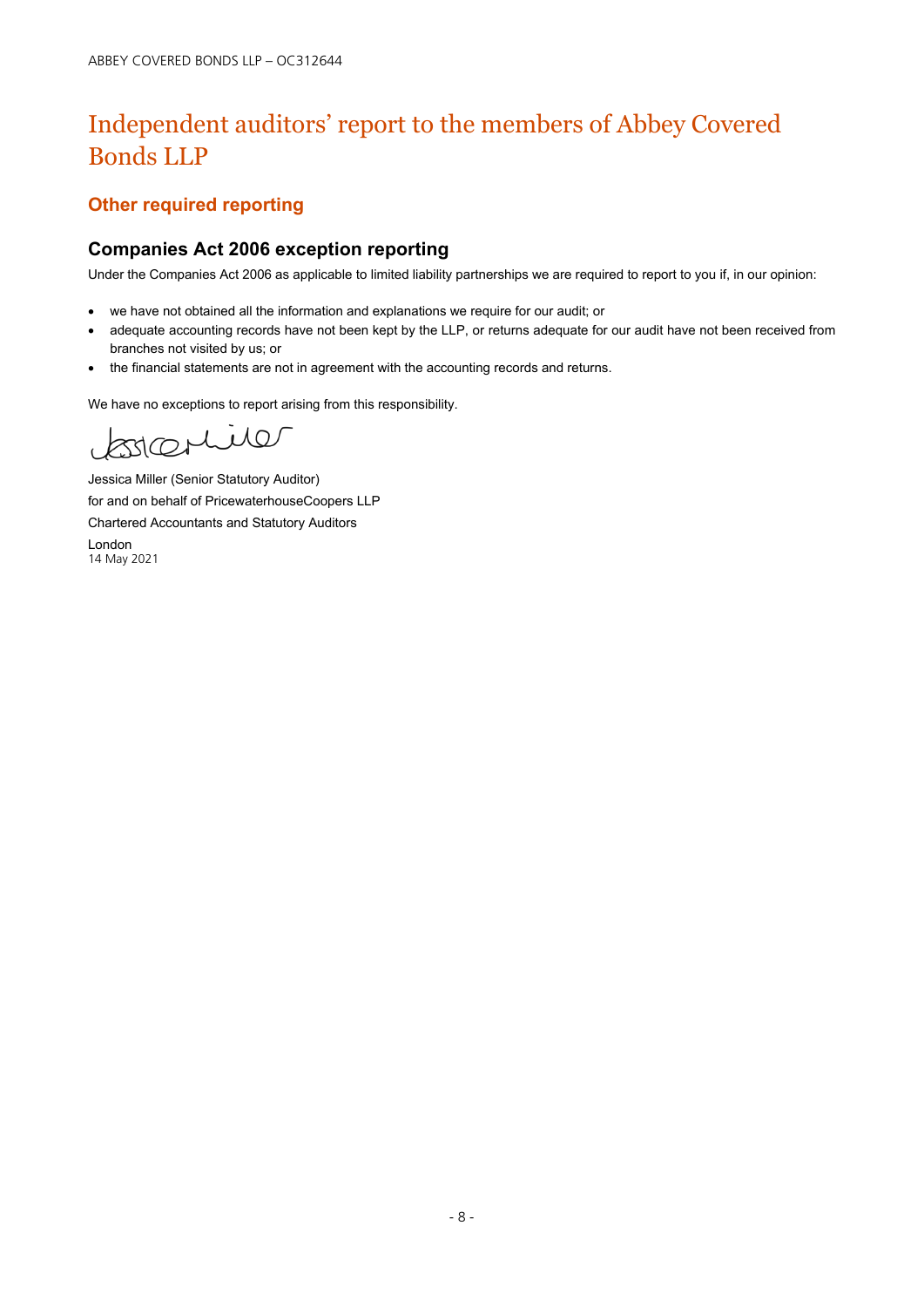# PRIMARY FINANCIAL STATEMENTS STATEMENT OF COMPREHENSIVE INCOME

For the year ended 31 December

| Continuing operations                   | Note | Year ended<br>31 December 2020<br>£000 | Year ended<br>31 December 2019<br>£000 |
|-----------------------------------------|------|----------------------------------------|----------------------------------------|
| Interest and similar income             |      | 395,203                                |                                        |
| Interest expense and similar charges    | h    | (587.517)                              | (427,453)                              |
| Net interest (expense)/ income          |      | 192.314)                               | 20.563                                 |
| Administration expenses                 |      | (30,991)                               | (27,780)                               |
| Net other operating income              |      | 278,845                                | 243,731                                |
| Total operating profit for the year     | 8    | 55.540                                 | 236,514                                |
| Other comprehensive income for the year |      |                                        |                                        |
| Total comprehensive income for the year |      |                                        | 236.51                                 |

The accompanying notes form an integral part of the financial statements.

## STATEMENT OF CHANGES IN MEMBERS' OTHER INTERESTS

For the year ended 31 December

|                                                             | Members'                    |                                        |                                     |
|-------------------------------------------------------------|-----------------------------|----------------------------------------|-------------------------------------|
|                                                             | Members'<br>capital<br>£000 | (accumulated<br>losses)/ gains<br>£000 | Members' other<br>interests<br>£000 |
| Members' interest as at 31 December 2018                    |                             |                                        |                                     |
| and 1 January 2019                                          |                             | (228.861)                              |                                     |
| Allocated result:                                           |                             |                                        |                                     |
| Profit for the year available for division among members    |                             | 236.514                                | 236.514                             |
| Members' interest as at 31 December 2019 and 1 January 2020 |                             | 7.653                                  | 1.653                               |
| Allocated result:                                           |                             |                                        |                                     |
| Profit for the year available for division among members    |                             | 55,540                                 | 55,540                              |
| Members' interest as at 31 December 2020                    |                             | 63,193                                 | 63.193                              |

The accompanying notes form an integral part of the financial statements.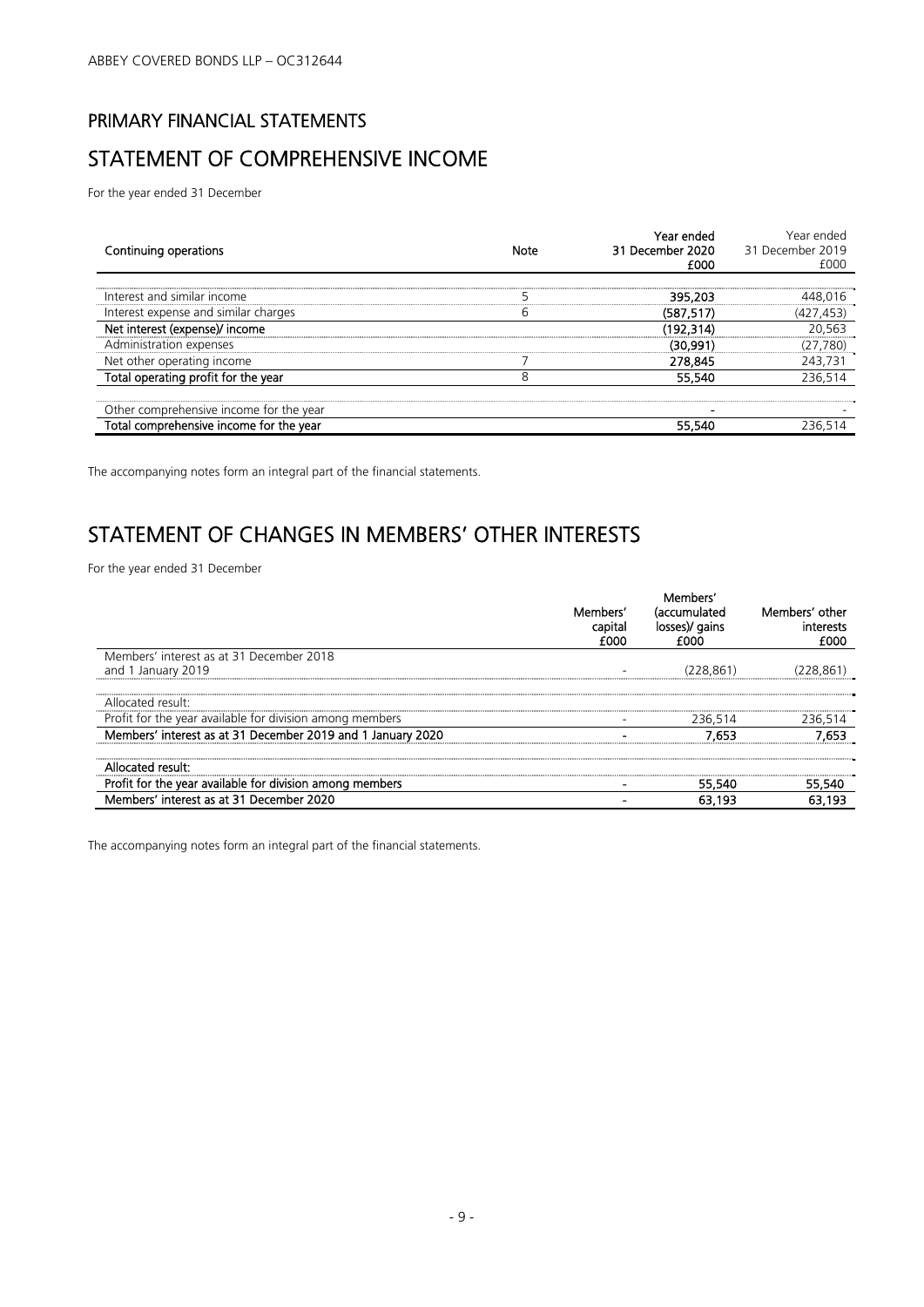### PRIMARY FINANCIAL STATEMENTS

## BALANCE SHEET

As at 31 December

|                                                | <b>Notes</b> | 2020<br>£000   | 2019<br>£000   |
|------------------------------------------------|--------------|----------------|----------------|
| <b>NON-CURRENT ASSETS</b>                      |              |                |                |
| Derivative financial instruments - assets      | 11           | 1,167,912      | 1,362,561      |
| <b>CURRENT ASSETS</b>                          |              |                |                |
| Cash and cash equivalents                      | 9            | 2,598,525      | 3,154,614      |
| Derivative financial instruments - assets      | 11           | 589.501        | 21,116         |
| Loans and other debts due from members         | 12           | 16,593,094     | 15,595,869     |
| <b>Total current assets</b>                    |              | 19,781,120     | 18,771,599     |
| <b>Total assets</b>                            |              | 20,949,032     | 20,134,160     |
| <b>CURRENT LIABILITIES</b>                     |              |                |                |
| Derivative financial instruments - liabilities | 11           | (46.199)       | (79, 433)      |
| Loans and debts due to members                 | 13           | (6,042,631)    | (2,736,926)    |
| Other liabilities                              | 14           | (771, 616)     | (694, 850)     |
| <b>Total current liabilities</b>               |              | (6,860,446)    | (3,511,209)    |
| Net current assets                             |              | 12,920,674     | 15,260,390     |
| <b>NON-CURRENT LIABILITIES</b>                 |              |                |                |
| Derivative financial instruments - liabilities | 11           | (564, 648)     | (461, 196)     |
| Loans and debts due to members                 | 13           | (13,460,745)   | (16, 154, 102) |
| <b>Total non-current liabilities</b>           |              | (14, 025, 393) | (16,615,298)   |
| <b>Total liabilities</b>                       |              | (20, 885, 839) | (20, 126, 507) |
| Net assets attributable to members             |              | 63,193         | 7,653          |
| Members' other interests                       |              |                |                |
| Members' capital                               |              |                |                |
| Members' accumulated gains                     |              | 63,193         | 7,653          |
| Total members' other interests                 |              | 63.193         | 7,653          |
| Total members' interests                       |              |                |                |
| Members' accumulated gains                     |              | 63,193         | 7,653          |
| Loans and other debts due from members         | 12           | (16,593,094)   | (15, 595, 869) |
| Derivative financial instruments - liabilities | 11           | 610,847        | 540,629        |
| Loans and debts due to related parties         | 13           | 19,503,376     | 18,891,028     |
| Total members' interests                       |              | 3,584,322      | 3,843,441      |

The accompanying notes form an integral part of the financial statements.

The financial statements on pages 9 to 23 were approved by the members and signed on its behalf by:

 $4 - 6$ J,

For and on behalf of the Partnership Abbey Covered Bonds LLP

14 May 2021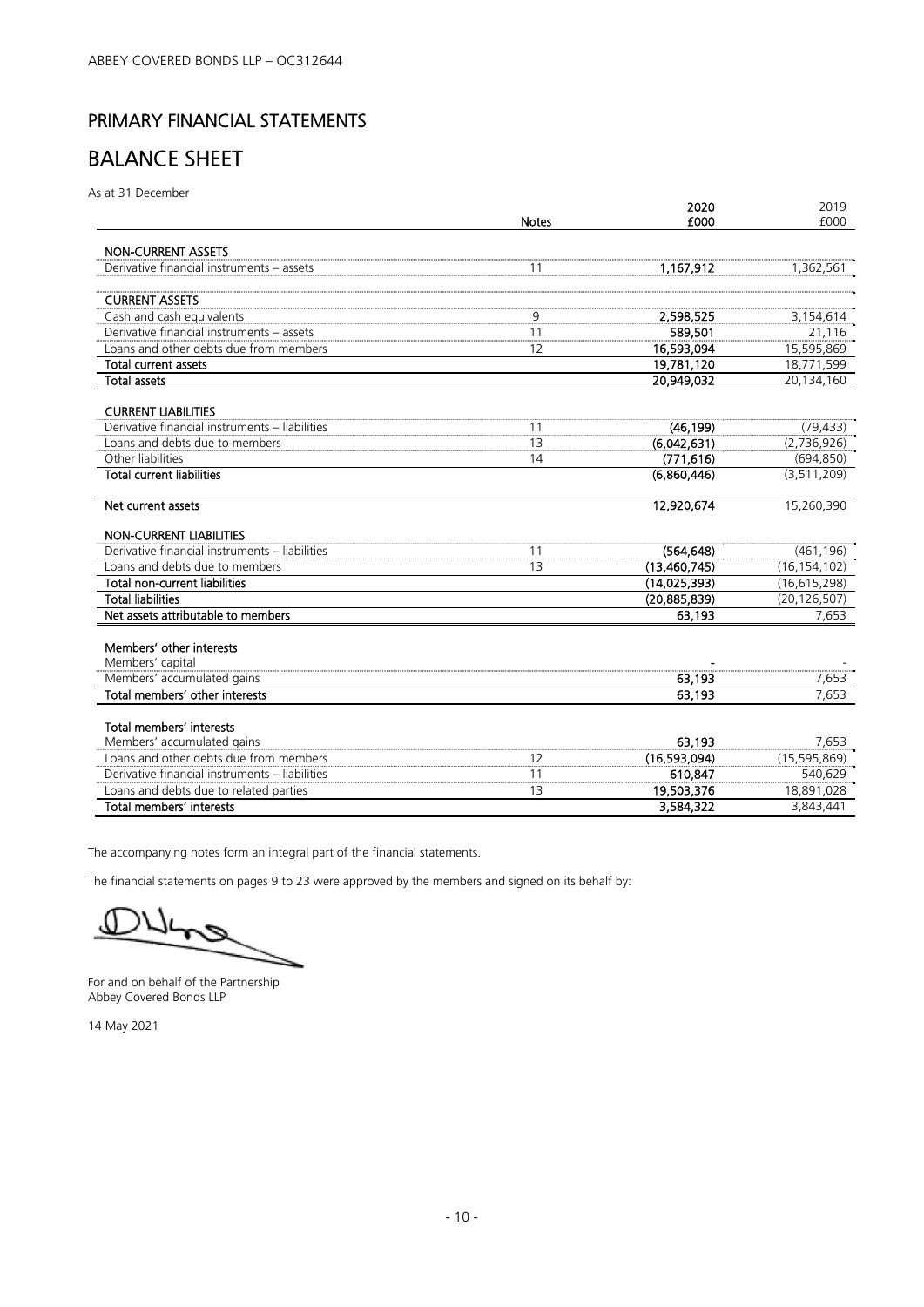# PRIMARY FINANCIAL STATEMENTS STATEMENT OF CASH FLOWS

For the year ended 31 December

|                                                                       |             | 2020        | 2019        |
|-----------------------------------------------------------------------|-------------|-------------|-------------|
|                                                                       | <b>Note</b> | £000        | £000        |
| Cash flows generated by operating activities                          |             |             |             |
| Profit for the year                                                   |             | 55,540      | 236,514     |
|                                                                       |             |             |             |
| Adjustments for non-cash items included in profit:                    |             |             |             |
| Foreign exchange movement on loans and debts due to related parties   |             | 327,393     | (546, 267)  |
| Foreign exchange movement on derivative financial instruments         |             | (327, 408)  | 576,664     |
| Fair value gains on derivatives                                       |             | (120, 653)  | (145, 950)  |
| Foreign exchange movement on other liabilities                        |             | (36, 188)   | 2,085       |
| Amortisation of discontinued hedges                                   |             | (121.989)   | (130, 263)  |
| Operating cash flows before movements in working capital              |             | (223, 305)  | (7, 217)    |
|                                                                       |             |             |             |
| Increase in total derivative financial instruments                    |             | 144,543     | 229,788     |
| Increase/ (decrease) in other liabilities                             |             | 112,954     | (205, 092)  |
| Net cash generated by operating activities                            |             | 34,192      | 17,479      |
|                                                                       |             |             |             |
| Cash flows utilised by investing activities                           |             |             |             |
| Loans advanced to members                                             |             | (997, 225)  | (793, 291)  |
| Net cash utilised by investing activities                             |             | (997, 225)  | (793, 291)  |
|                                                                       |             |             |             |
| Cash flows generated in financing activities                          |             |             |             |
| Redemption of loans to related parties                                |             | (2,627,388) | (2,010,400) |
| Issue of loans to related parties                                     |             | 3,034,332   | 2,883,290   |
| Net cash generated in financing activities                            |             | 406,944     | 872,890     |
|                                                                       |             |             |             |
| Net (decrease)/ increase in cash and cash equivalents during the year |             | (556,089)   | 97,078      |
| Cash and cash equivalents at beginning of year                        |             | 3,154,614   | 3,057,536   |
| Cash and cash equivalents at end of year                              | 9           | 2,598,525   | 3,154,614   |

Components of net cash generated by operating activities have been re-presented for the 2019 comparatives for presentational purposes. This has had no impact on the total of net cash generated by operating activities.

The accompanying notes form an integral part of the financial statements.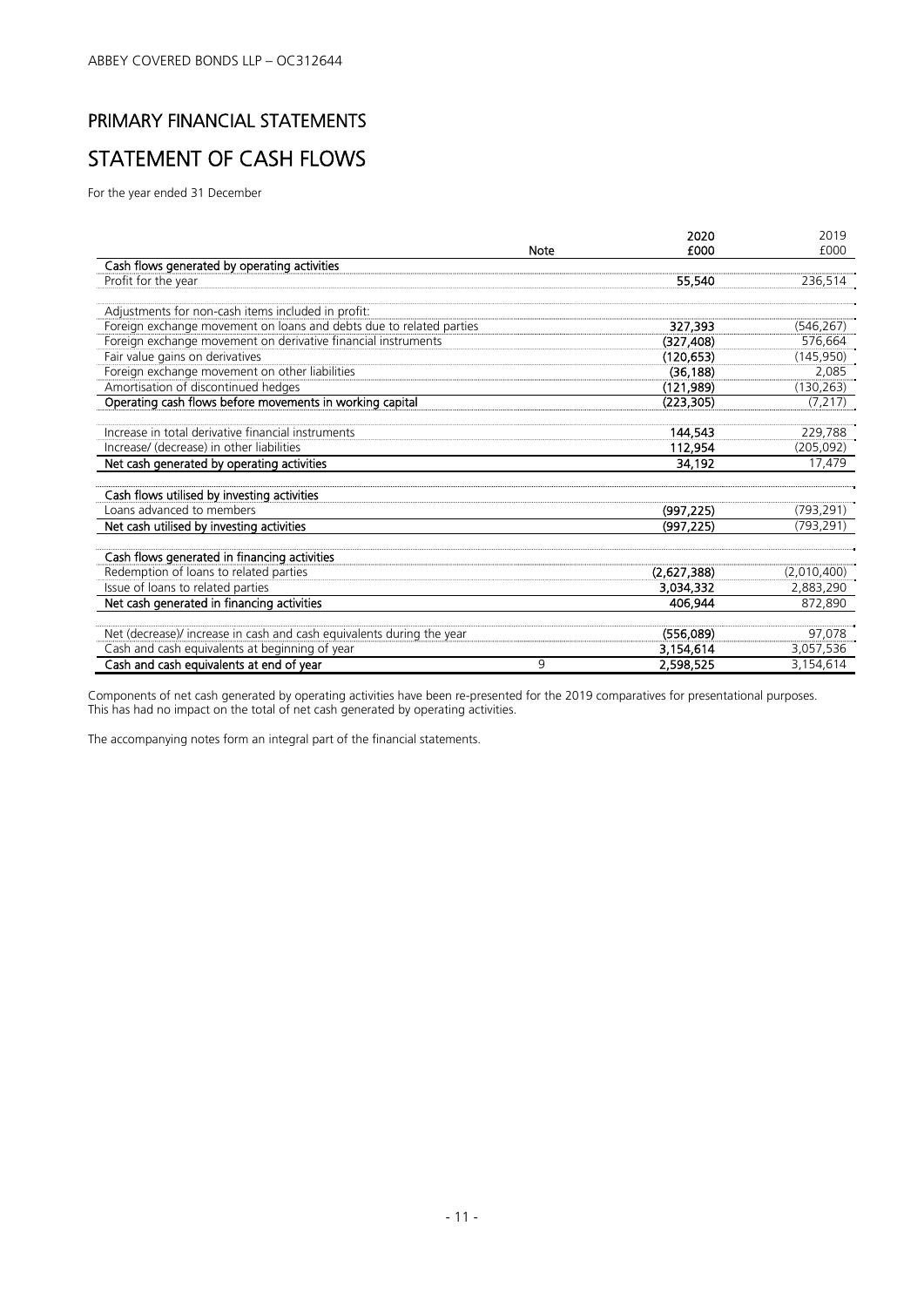### NOTES TO THE FINANCIAL STATEMENTS FOR THE YEAR ENDED 31 DECEMBER 2020

### 1. ACCOUNTING POLICIES

The principal accounting policies adopted in the presentation of the financial statements are set out below. These policies have been consistently applied to all the years presented, unless otherwise stated.

#### General Information

The Partnership is a limited liability partnership, domiciled and incorporated in the United Kingdom and is part of a European listed group whose ultimate parent is Banco Santander SA. The registered office address of the Partnership is 2 Triton Square, Regent's Place, London NW1 3AN.

#### Basis of preparation

The financial statements have been prepared in accordance with international accounting standards in conformity with the requirements of the Companies Act 2006 applicable to partnership reporting under IFRS.

The financial statements have been prepared under the historical cost convention and on a going concern basis as disclosed in the Directors' statement of going concern set out in the Report of the Directors, as modified by financial assets and financial liabilities held at fair value through profit or loss and all derivative contracts. An assessment of the appropriateness of the adoption of the going concern basis of accounting is disclosed in the statement of going concern set out in the members' report.

The functional and presentation currency of the partnership is sterling.

#### Future accounting developments

At 31 December 2020, for the Partnership, there were no significant new or revised standards and interpretations, and amendments thereto, which have been issued but which are not yet effective.

#### Interest Rate Benchmark Reform

In September 2019, the IASB issued "Interest Rate Benchmark Reform: Amendments to IFRS 9, IAS 39 and IFRS.7". The IAS 39 amendments apply to all hedging relationships directly affected by uncertainties related to interbank offered rate (IBOR) reform and must be applied for annual periods beginning on or after 1 January 2020.

In August 2020, the IASB issued "Interest Rate Benchmark Reform – Phase 2 - Amendments to IFRS 9, IAS 39, IFRS 7, IFRS 4 and IFRS 16". These amendments apply only to changes required by IBOR reform to financial instruments and hedging relationships. The amendments are effective from 1 January 2021 and must be applied retrospectively without restating comparative information. Following their endorsement for use in the European Union and the UK, the Santander UK group, (comprising Santander UK plc and its subsidiaries) of which this Partnership is a part, has elected to apply the amendments in the preparation of these financial statements. The amendments address the accounting issues for financial instruments when IBOR reform is implemented including providing a practical expedient for changes to contractual cash flows, giving relief from specific hedge accounting requirements, and specifying a number of additional disclosures to enable users of financial statements to understand the effect of IBOR reform on an entity's financial instruments and risk management strategy.

As the Partnership has no IAS 39 compliant hedge accounting relationships, the Phase 1 amendments and the amendments relating to hedge accounting in Phase 2 do not apply.

The IBOR transition and risk exposure affected by IBOR reform for the Santander UK group are managed at a group level. Details of the extent of risk exposure that is affected by IBOR reform, and how Santander UK group's transition to alternative benchmark interest rates is being managed are disclosed in the Risk review in the Santander UK group's 2020 Annual Report and Accounts which does not form part of this Report.

The Phase 2 amendments apply only to changes required by IBOR reform to financial instruments and, where applicable, hedging relationships. Changes are directly required by IBOR reform if, and only if, the change is necessary as a direct consequent of interest rate benchmark reform, and the new basis for determining the contractual cash flow is economically equivalent to the previous basis. The Partnership has no IAS 39 compliant hedge accounting relationships so the amendments relating to hedge accounting do not apply.

#### Practical expedient for changes to contractual cash flows

For instruments to which the amortised cost measurement applies, the amendments require entities, as a practical expedient, to account for a change in the basis for determining the contractual cash flows by updating the effective interest rate using the guidance in IFRS 9 resulting in no immediate gain or loss being recognised, provided that, the change is directly required by IBOR reform and takes place on an economically equivalent basis. Instruments referencing LIBOR or other IBORs will transition to alternative benchmark interest rates during 2021. Consequently, the application of the practical expedient has had no material impact for the Partnership for the year ended 31 December 2020.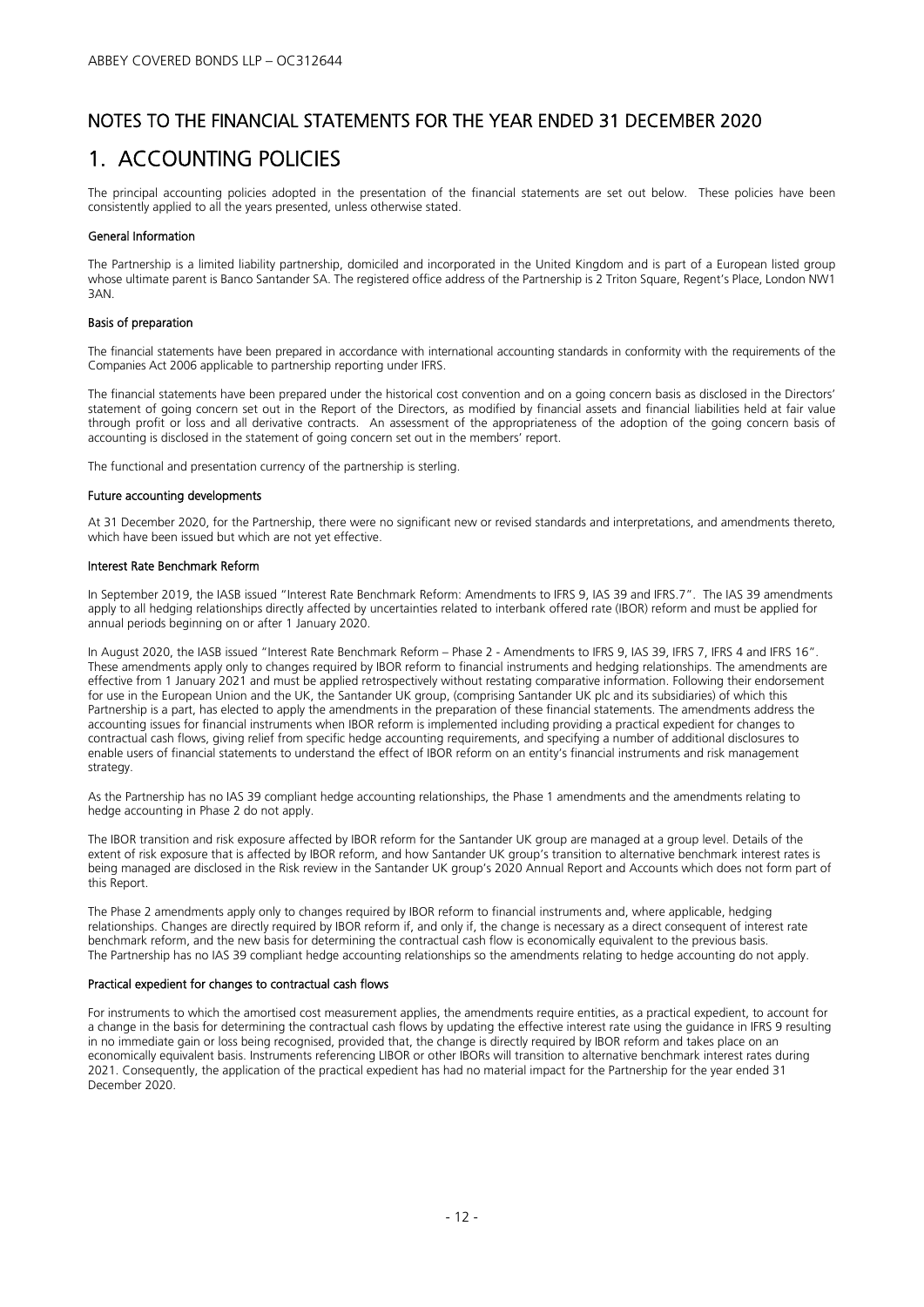# NOTES TO THE FINANCIAL STATEMENTS FOR THE YEAR ENDED 31 DECEMBER 2020 1. ACCOUNTING POLICIES (CONTINUED)

#### Interest Rate Benchmark Reform (continued)

At 31 December 2020, the amounts affected by IBOR reform that have yet to transition to an alternative benchmark interest rate are as follows and as disclosed in note 11:

Derivative financial assets - interest rate swaps £491,447,000 Derivative financial liabilities – interest rate swaps £590,345,000

Further details of the extent of risk exposure that is affected by IBOR reform and how Santander UK's transition to alternative benchmark interest rates is being managed, are disclosed in the Banking market risk section of the Risk review in the Santander UK group's 2020 Annual Report and Accounts which does not form part of this Report.

#### Foreign currency translation

Items included in the financial statements of the Partnership are measured using the currency that best reflects the economic substance of the underlying events and circumstances relevant to the Partnership (the "functional currency"). The functional and presentation currency of the Partnership is Sterling.

Foreign currency transactions are translated into the functional currency at the exchange rates prevailing at the dates of the transactions. Monetary assets and liabilities that are denominated in foreign currencies are translated into the functional currency of the Partnership at the rates in effect at the balance sheet date. Non-monetary items carried at fair value that are denominated in foreign currencies are translated at the rates prevailing at the date when the fair value was determined. Non-monetary items that are measured in terms of historical cost in a foreign currency are not retranslated. Foreign currency translation differences are recognised in profit or loss and are included in the Statement of Comprehensive Income.

#### Interest income and expense

Interest income on financial assets that are classified as financial assets at amortised cost and interest expense on financial liabilities other than those at fair value through profit and loss are determined using the effective interest method. The effective interest rate is the rate that discounts the estimated future cash payments or receipts over the expected life of the instrument or, when appropriate, a shorter period, to the net carrying amount of the financial asset or financial liability.

When calculating the effective interest rate, the future cash flows are estimated after considering all the contractual terms of the instrument excluding future credit losses. The calculation includes all amounts paid or received by the Partnership that are an integral part of the overall return, direct incremental transaction costs related to the acquisition, issue or disposal of the financial instrument and all other premiums or discounts.

Interest income and expense is shown gross in the Statement of Comprehensive Income.

#### Financial Instruments

Under IFRS 9 the beneficial interest in a mortgage portfolio fails the criteria for recognition within the Partnership's financial statements and remains in the Balance Sheet of Santander UK plc.

Financial instruments of the Partnership comprise loans and other debts due from members, derivative financial instruments, cash and cash equivalents and other receivables and payables arising from the Partnership's operations. These instruments are recognised, classified and subsequently measured in accordance with IFRS 9 as described below.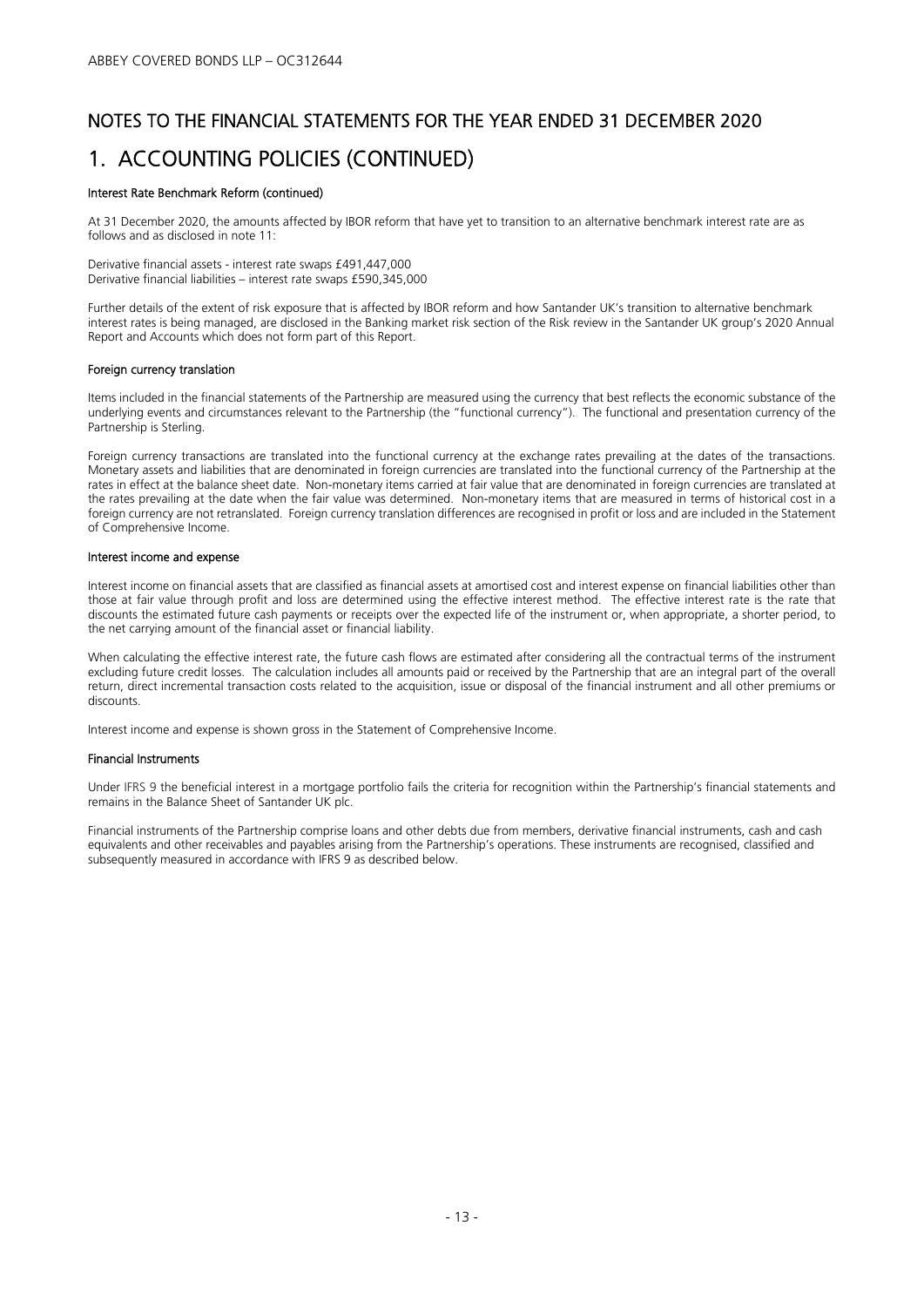# NOTES TO THE FINANCIAL STATEMENTS FOR THE YEAR ENDED 31 DECEMBER 2020

### 1. ACCOUNTING POLICIES (CONTINUED)

#### a) Initial recognition and measurement

Financial assets and liabilities are initially recognised when the Partnership becomes a party to the contractual terms of the instrument. The Partnership determines the classification of its financial assets and liabilities at initial recognition and measures a financial asset or financial liability at its fair value plus or minus, in the case of a financial asset or financial liability not at FVTPL, transaction costs that are incremental and directly attributable to the acquisition or issue of the financial asset or financial liability. Transaction costs of financial assets and financial liabilities carried at fair value through profit or loss are expensed in profit or loss. Immediately after initial recognition, an expected credit loss (ECL) allowance is recognised for financial assets measured at amortised cost.

#### b) Financial assets and liabilities

#### Classification and subsequent measurement

The Partnership classifies its financial assets in the measurement categories of amortised cost and FVTPL.

Financial assets and financial liabilities are classified as FVTPL where there is a requirement to do so or where they are otherwise designated at FVTPL on initial recognition. Financial assets and financial liabilities which are required to be held at FVTPL include:

- Financial assets and financial liabilities held for trading
- Debt instruments that do not have solely payments of principal and interest (SPPI) characteristics. Otherwise, such instruments are measured at amortised cost.

Financial assets and financial liabilities are classified as held for trading if they are derivatives or if they are acquired or incurred principally for the purpose of selling or repurchasing in the near-term, or form part of a portfolio of financial instruments that are managed together and for which there is evidence of short-term profit taking.

In certain circumstances other financial assets and financial liabilities are designated at FVTPL where this results in more relevant information. This may arise because it significantly reduces a measurement inconsistency that would otherwise arise from measuring assets or liabilities or recognising the gains or losses on them on a different basis, where the assets and liabilities are managed and their performance evaluated on a fair value basis or, in the case of financial liabilities, where it contains one or more embedded derivatives which are not closely related to the host contract.

#### c) Financial assets: debt instruments

Debt instruments are those instruments that meet the definition of a financial liability from the issuer's perspective, such as loans. Classification and subsequent measurement of debt instruments depend on the Partnership's business model for managing the asset, and the cash flow characteristics of the asset.

#### Business model

The business model reflects how the Partnership manages the assets in order to generate cash flows and, specifically, whether the Partnership's objective is solely to collect the contractual cash flows from the assets or is to collect both the contractual cash flows and cash flows arising from the sale of the assets. If neither of these is applicable, such as where the financial assets are held for trading purposes, then the financial assets are classified as part of an 'other' business model and measured at FVTPL. Factors considered in determining the business model for a group of assets include past experience on how the cash flows for these assets were collected, how the assets' performance is evaluated and reported to key management personnel and how risks are assessed and managed.

#### SPPI

Where the business model is to hold assets to collect contractual cash flows or to collect contractual cash flows and sell, the Partnership assesses whether the assets' cash flows represent SPPI. In making this assessment, the Partnership considers whether the contractual cash flows are consistent with a basic lending arrangement (i.e. interest includes only consideration for the time value of money, credit risk, other basic lending risks and a profit margin that is consistent with a basic lending arrangement). Where the contractual terms introduce exposure to risk or volatility that is inconsistent with a basic lending arrangement, the related asset is classified and measured at FVTPL.

Financial assets with embedded derivatives are considered in their entirety when determining whether their cash flows are SPPI.

Based on these factors, the Partnership classifies its debt instruments into one of the following measurement categories:

- Amortised cost Financial assets that are held for collection of contractual cash flows where those cash flows represent SPPI, and that are not designated at FVTPL, are measured at amortised cost. The carrying amount of these assets is adjusted by any ECL recognised. Interest income from these financial assets is included in 'Finance income' using the effective interest rate method. When the estimates of future cash flows are revised, the carrying amount of the respective financial assets or financial liabilities is adjusted to reflect the new estimate discounted using the original effective interest rate. Any changes are recognised in the income statement.
- FVTPL Financial assets that do not meet the criteria for amortised cost or FVOCI are measured at FVTPL. A gain or loss on a debt instrument that is subsequently measured at FVTPL, including any debt instruments designated at fair value, is recognised in profit or loss and presented in the income statement in 'Other gains/losses' in the period in which it arises.

The Partnership reclassifies financial assets when and only when its business model for managing those assets changes. The reclassification takes place from the start of the first reporting period following the change. Such changes are expected to be very infrequent.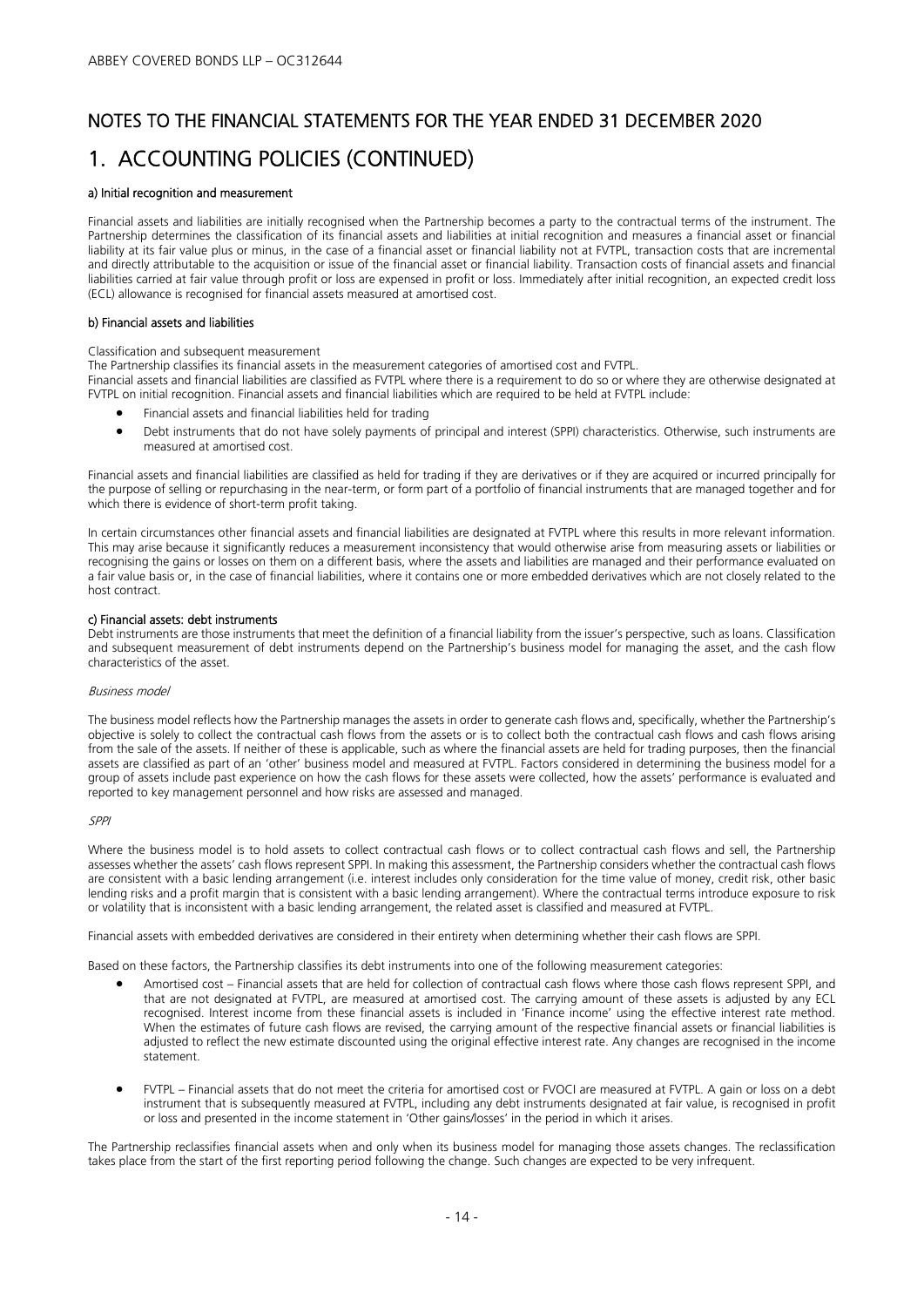# NOTES TO THE FINANCIAL STATEMENTS FOR THE YEAR ENDED 31 DECEMBER 2020 1. ACCOUNTING POLICIES (CONTINUED)

#### Impairment of debt instrument financial assets

Expected credit losses are recognised on all financial assets at amortised cost or at fair value through other comprehensive income. The expected credit loss considers forward looking information to recognise impairment allowances earlier in the lifecycle of a product. A three-stage approach to impairment measurement is adopted as follows:

- Stage 1 the recognition of 12 month expected credit losses (ECL), that is the portion of lifetime expected credit losses from default events that are expected within 12 months of the reporting date, if credit risk has not increased significantly since initial recognition;
- Stage 2 lifetime expected credit losses for financial instruments for which credit risk has increased significantly since initial recognition; and
- Stage 3 lifetime expected credit losses for financial instruments which are credit impaired.

The measurement of ECL reflects:

- An unbiased and probability-weighted amount that is determined by evaluating a range of possible outcomes;
- The time value of money; and
- Reasonable and supportable information that is available without undue cost or effort at the reporting date about past events, current conditions and forecasts of future economic conditions.

Financial assets are written off when it is reasonably certain that receivables are irrecoverable.

#### Derivative financial instruments

Derivative financial instruments ('derivatives') are contracts or agreements whose value is derived from one or more underlying indices or asset values inherent in the contract or agreement, which require no or little initial net investment and are settled at a future date.

The Partnership holds cross currency swaps in order to manage foreign currency risk arising on the foreign denominated loans due to related parties. The Partnership also holds interest rate swaps to hedge significant future transactions and cash flows dependent on movement in interest rates.

Derivatives are recognised initially (on the date on which a derivative contract is entered into), and are subsequently remeasured, at their fair value. Fair values of over-the-counter derivatives are obtained using valuation techniques, including discounted cash flow and option pricing models. The Partnership holds no exchange traded derivatives.

Derivatives are contracted with Santander Financial Services plc or counterparties laid out in transaction documents. If subsequently there is a ratings downgrade of the counterparty credit rating, remedial measures include provision of collateral for obligations under the relevant swap.

#### Contributions and drawings

Under the terms of the Limited Liability Partnership Deed describing the sale of the beneficial interest in the mortgage portfolio, Santander UK plc is legally treated as having made a capital contribution to the Partnership in an amount equal to the difference between the current balance of the loans assigned at transfer date and the cash payment made by the Partnership for the loans and relevant security on that transfer date. Transfers of mortgages in kind are also treated as capital contributions.

The member companies of the Partnership are Santander UK plc, the controlling party and Abbey Covered Bonds (LM) Limited. Both companies are incorporated in England and Wales.

Each member may from time to time make cash contributions to the Partnership which will constitute cash capital contributions. It is not intended that Abbey Covered Bonds (LM) Limited will make any capital contributions to the Partnership either in cash or in kind. No interest is paid on the members' capital balances.

Capital distributions are made in accordance with the Limited Liability Partnership Deed only once payments of a higher priority have been made and if sufficient principal receipts are available. All profits will be retained within the partnership until the maturity or redemption of the debt in issue. All retained profits will be allocated to Santander UK plc at this time.

As the sale of the beneficial interest in the mortgage portfolio does not pass the recognition criteria as described in IFRS 9, capital contributions represent cash capital contributions only, as it has been deemed that the transfer of mortgages has never occurred. Therefore no capital contributions in kind have been recorded in these financial statements.

Under the priority of payments, payment pro rata and pari passu to the members of the sum of £3,000 (or such other sum as may be agreed by members from time to time) in aggregate, is allocated and paid to each member in proportion to their respective legal capital contribution balances calculated as per the Limited Liability Partnership Deed as at the relevant calculation date subject to a minimum of £1 per annum each, as their profit for their respective interests as members of the Partnership.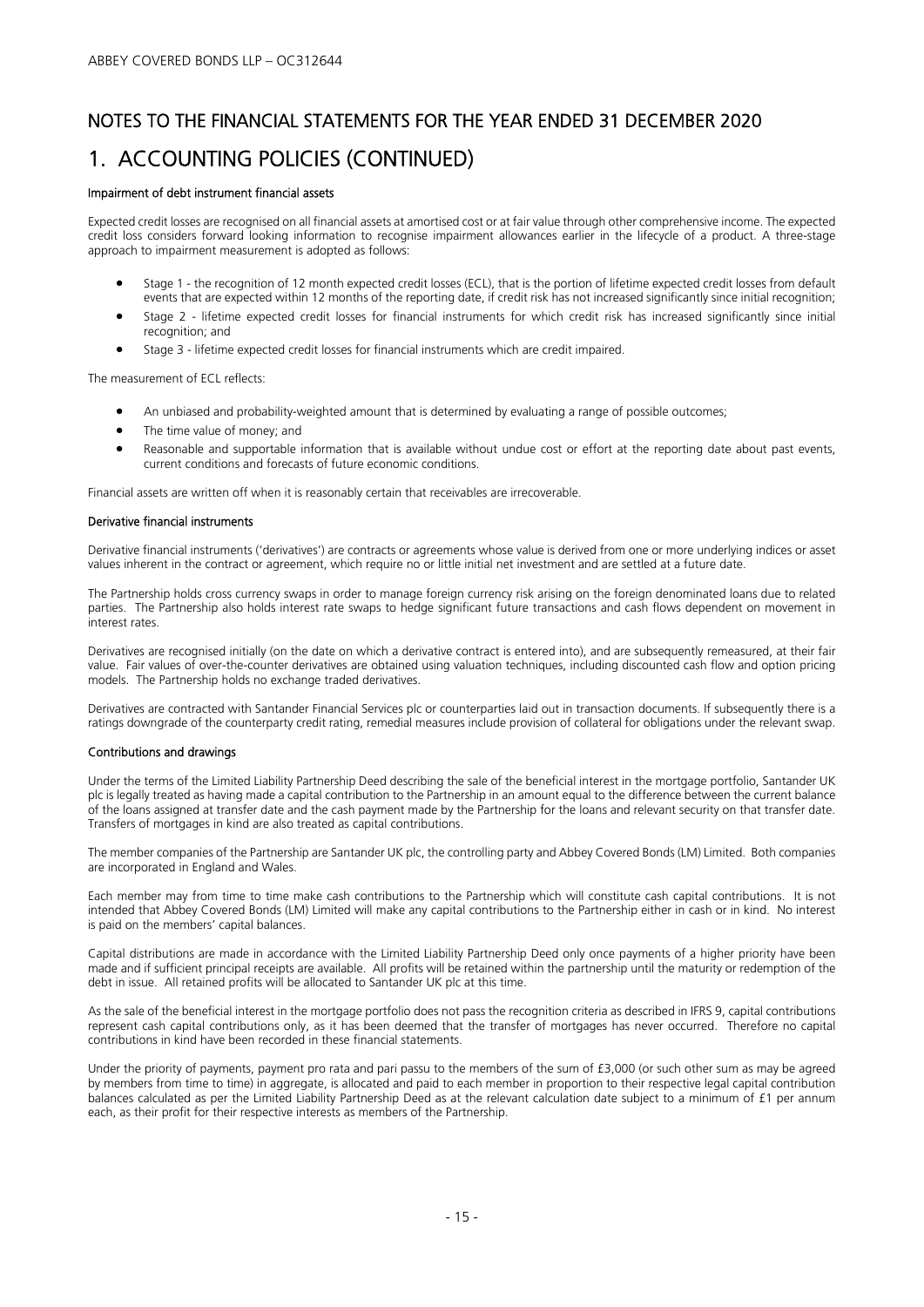# NOTES TO THE FINANCIAL STATEMENTS FOR THE YEAR ENDED 31 DECEMBER 2020 1. ACCOUNTING POLICIES (CONTINUED)

#### Taxation

The partnership is not required to pay tax as per applicable laws.

#### Deferred purchase consideration

Under the terms of the mortgage sale agreement, Santander UK plc, as the originator of the mortgage loans, legally retains the right to receive excess income ("deferred consideration") arising on those loans, after certain higher priority payments have been met by the Partnership. Deferred consideration is treated as a reduction in the interest due from Santander UK plc on the loans and other debts due from members arising on the failure to recognise the sale of the mortgages. Incremental elements of deferred consideration are recognised on an effective interest rate basis; all other elements are accounted for as incurred.

#### Financial Guarantee

Financial guarantees are defined as contracts whereby an entity undertakes to make specific payments on behalf of a third party if the latter fails to do so, irrespective of the various legal forms they may have, such as guarantees, insurance policies or credit derivatives.

The financial guarantee is reviewed periodically to determine any credit risk exposure associated with the guarantee and, if appropriate, to consider whether a provision is required.

#### Cash and cash equivalents

For the purposes of the Statement of Cash Flows, cash and cash equivalents comprise assets with less than three months' maturity from the date of acquisition, including cash, restricted balances and non-restricted balances with central banks, loans and advances to banks and amounts due from other banks.

#### Cash collateral

Cash collateral is cash, negotiable instruments, documents of title, securities, deposit accounts, and other cash equivalents in which the Partnership has an interest. Cash collateral is segregated from other assets.

### 2. CRITICAL ACCOUNTING POLICIES AND AREAS OF SIGNIFICANT MANAGEMENT JUDGEMENT

The preparation of the Partnership's financial statements requires management to make judgements and accounting estimates that affect the reported amount of assets and liabilities at the date of the financial statements and the reported amount of income and expenses during the reporting period. Management evaluates its judgements and accounting estimates, which are based on historical experience and on other factors that are believed to be reasonable under the circumstances, on an on-going basis. Actual results may differ from these estimates under different assumptions or conditions.

The Members have determined that the carrying value of Loans and other debts due from members and derivatives requires a significant element of judgement.

The following accounting estimates and judgements are considered important to the portrayal of the Partnership's financial results and financial condition because: (i) they are highly susceptible to change from period to period as assumptions are made to calculate the estimates, and (ii) any significant difference between the estimated amounts and actual amounts could have a material impact on the Partnership's future financial results and financial condition:

#### Impairment of Loans and advances to group companies

As described under the 'Impairment of debt instrument financial assets' above, the repayment of the loans and advances to group companies is dependent on the performance of the underlying residential mortgage portfolio. At each balance sheet date an assessment is made as to whether, as a result of one or more events, there is a significant increase in credit risk since initial recognition. In assessing the loans and advances to group companies for impairment, the Members first consider the impairment of the underlying mortgage loans using the above 3 stage approach and consider the ECL of the loans and advances to group companies taking into account the relevant credit enhancements available for the Company in the structure. Accordingly expected losses for loans and advances to group companies are immaterial and are only likely to be material if the ECL on the underlying assets exceeded the available credit enhancements.

### 3. FINANCIAL RISK MANAGEMENT

The Partnership's risk management focuses on the major areas of credit risk, market risk and liquidity risk. Risk management is carried out by the central risk management function of the Santander UK Group. Authority flows from the Santander UK plc Board to the Chief Executive Officer and from him to his direct reports. Delegation of authority is to individuals. Formal standing committees are maintained for effective management of oversight. Risks associated with the Covered Bond programme are outlined in the transaction documents.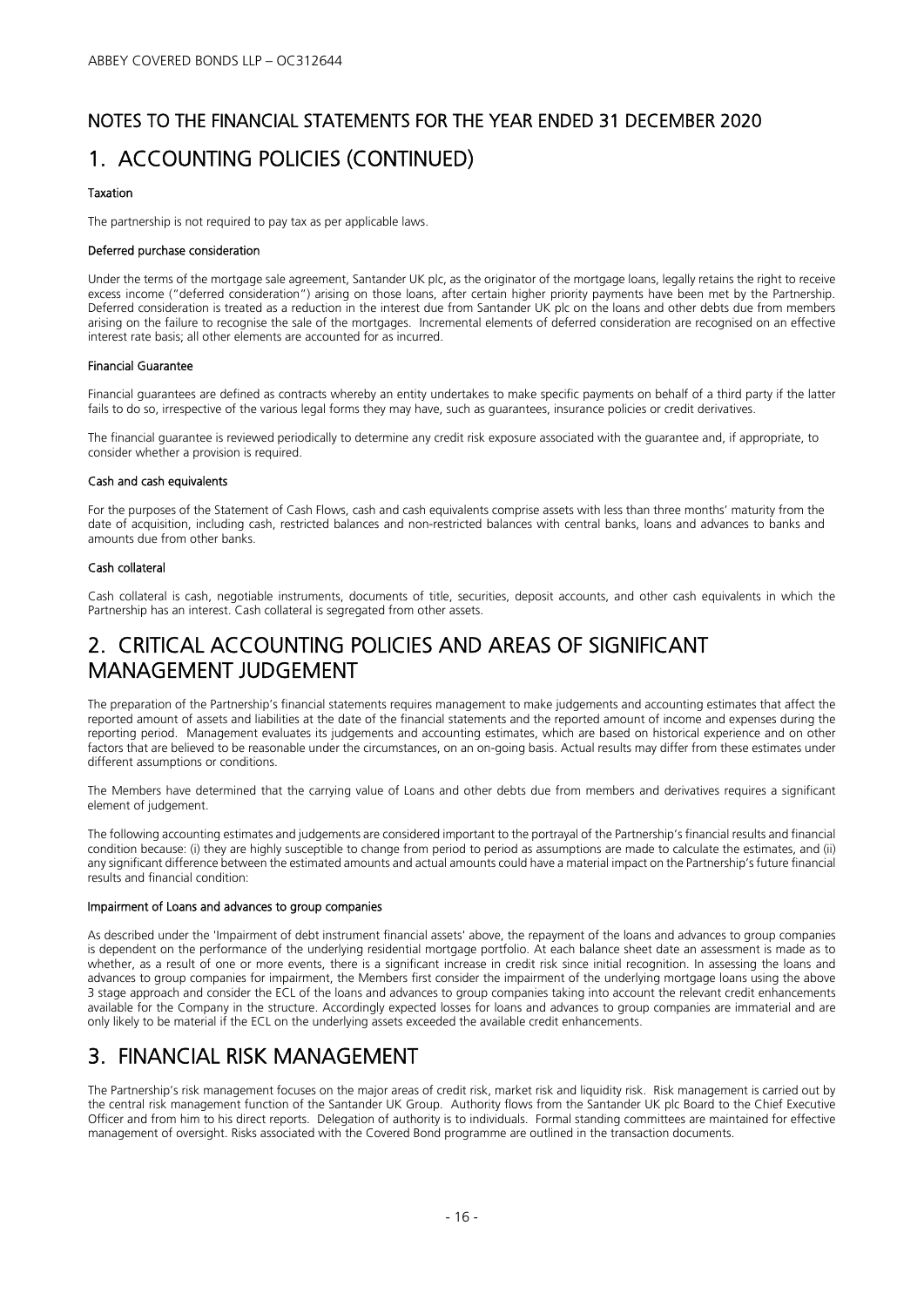# NOTES TO THE FINANCIAL STATEMENTS FOR THE YEAR ENDED 31 DECEMBER 2020

### 3. FINANCIAL RISK MANAGEMENT (CONTINUED)

#### Credit risk

Credit risk is the risk that counterparties will not meet their financial obligations and may result in the Partnership losing amounts advanced together with interest on those advances. The main source of credit risk is in the loans and other debts due from members and derivative financial instruments assets.

Key metrics under IFRS 9 are as follows:

| <b>Metric</b>                                 | <b>Description</b>                                                                                                                                                                                                                                                                                                                                                                                       |
|-----------------------------------------------|----------------------------------------------------------------------------------------------------------------------------------------------------------------------------------------------------------------------------------------------------------------------------------------------------------------------------------------------------------------------------------------------------------|
| <b>Expected credit</b><br>losses (ECL)        | ECL tells us what credit risk is likely to cost us either over the next 12 months on qualifying exposures, or defaults<br>over the lifetime of the exposure where there is evidence of a significant increase in credit risk (SICR) since<br>origination. We explain how we calculate ECL below.                                                                                                         |
| Stages 1, 2 and 3                             | We assess each facility's credit risk profile to determine which stage to allocate them to, and we monitor where<br>there is a SICR and transfers between the stages. We explain how we allocate a facility to Stage 1, 2 or 3 below.                                                                                                                                                                    |
| Significant increase<br>in credit risk (SICR) | Loans which have suffered a SICR since origination are subject to a lifetime ECL assessment which extends to a<br>maximum of the contractual maturity of the loan. Loans which have not experienced a SICR are subject to 12 month<br>ECL. We assess each facility's credit risk profile to determine which of three stages to allocate them to, see the<br>Partnership's accounting policies on Note 1. |

The maximum exposure to credit risk without taking into account collateral or credit enhancements is the carrying amount of the loans and other debts due from members of £16.6bn (2019: £15.6bn) and the fair value of derivative financial assets of £1.7bn (2019: £1.4bn).

At the balance sheet date no ECL allowance was recognised on all financial assets subject to credit risk due to the credit enhancement features applied by the Partnership.

As at 31 December 2020, the book value of residential mortgage loans that Santander UK plc had assigned legal title to the Covered Bond structure was £23.7bn (2019: £23.3bn). The Covered Bond structure is over collateralised by £4.5bn (2019: £4.9bn). The Covered Bond structure acquired interest in a portfolio of mortgage loans was £23.7bn (2019: £23.3bn) and the sterling equivalent of notes issued by the Covered Bond programme was £19.3n (2019: £19.0bn).

The loans included within the underlying portfolio include repayment loans and interest only loans with balances of less than £1million. These are all secured on residential properties in the UK. For details on repurchase of loans please refer to the Securitisation transaction document which can be found at http://www.santander.co.uk/uk/about-santander-uk/debt-investors/santander-uk-covered-bonds.

Derivatives are contracted with Abbey National Treasury Services plc or counterparties laid out in transaction documents. If subsequently there is a ratings downgrade of the counterparty credit rating, remedial measures include provision of collateral for obligations under the relevant swap.

Loans and advances to group companies represents a loan to Santander UK plc, the repayment of which is dependent upon the performance of the underlying residential mortgage portfolio. At each balance sheet date, an assessment is made as to whether, as a result of one or more events, there is a significant increase in credit risk since initial recognition. In assessing the loan to Santander UK plc for impairment, the Members first consider the impairment of the underlying mortgage loans using the above 3-stage approach and consider the ECL of the loan taking into account the relevant credit enhancements available for the Partnership in the structure. Accordingly, expected losses for the loans to Santander UK plc would arise if the ECL on the underlying assets is greater than the available credit enhancements.

Santander UK plc is rated periodically by credit rating agencies Standard & Poor's, Moody's Investors Service and Fitch Ratings, Ltd.

Santander UK plc's credit ratings are disclosed below as the financial assets of the Covered Bond structure are secured on mortgage assets within Santander UK plc. Santander UK plc, issues covered bonds on behalf of the Covered Bonds securitisation structure, which are guaranteed by a pool of Santander UK plc's mortgage loans that it has transferred into the structure and enters into financing arrangements with Group companies.

Further details can be found in the notes to the Group financial statements of Santander UK plc's Annual Report and Financial Statements and monthly investor reports of Abbey Covered Bond LLP.

Santander UK plc's current credit ratings were:

|                          |          | Moodv' | Fitch.   |
|--------------------------|----------|--------|----------|
| Long-term rating         |          |        |          |
| Long-term rating outlook | Negative | table  | Negative |
| .hort                    | ∸ ב      |        |          |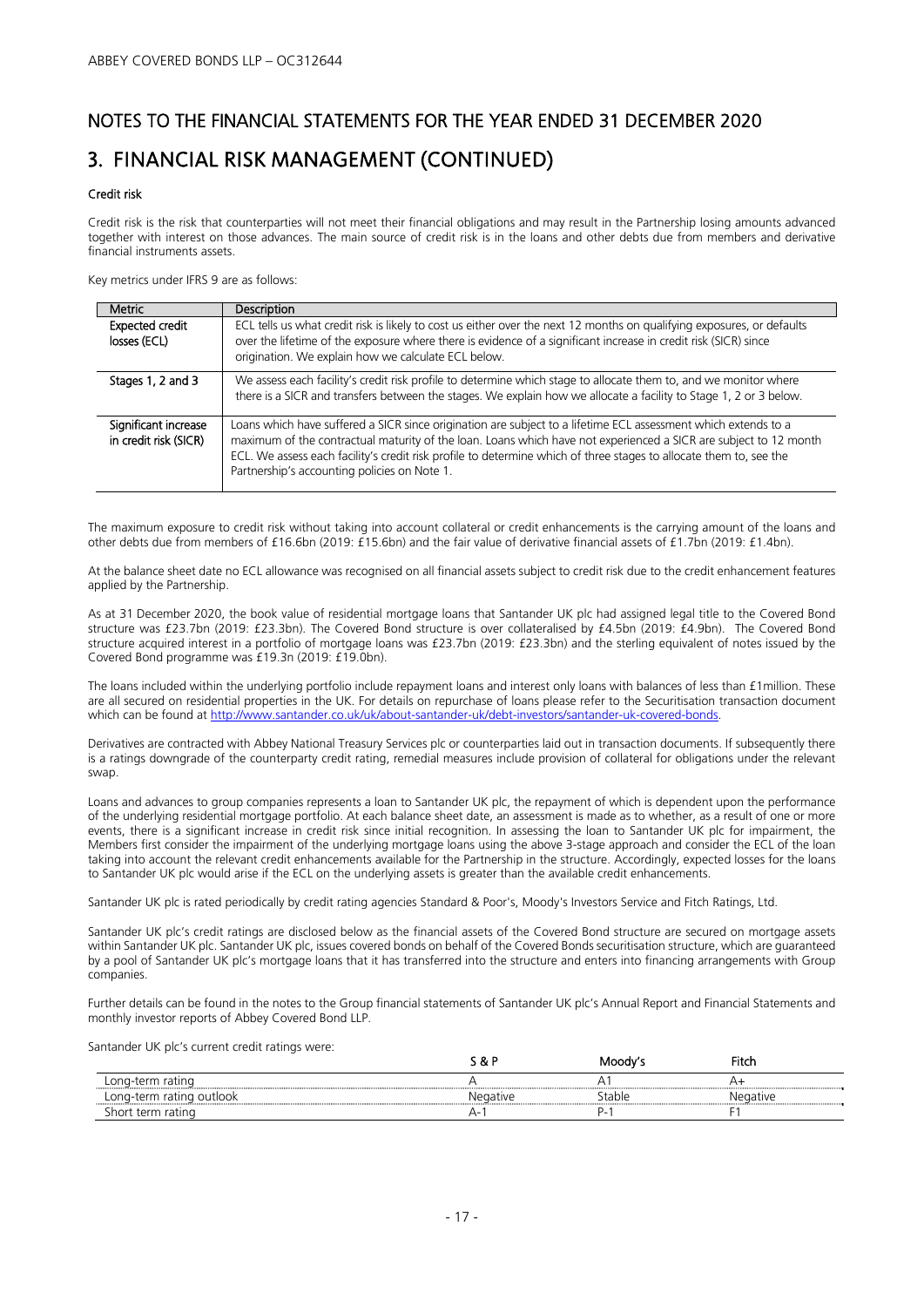# NOTES TO THE FINANCIAL STATEMENTS FOR THE YEAR ENDED 31 DECEMBER 2020 3. FINANCIAL RISK MANAGEMENT (CONTINUED)

#### Liquidity risk

Liquidity risk is the potential that, although remaining solvent, the Partnership does not have sufficient liquid financial resources to enable it to meet its obligations as they fall due or can secure them only at excessive cost.

The members ensure there are sufficient funds to meet payments as they fall due through related party funding in circumstances when the Partnership is in a net liabilities situation.

The Partnership does not issue debt securities. These are issued by Santander UK plc on behalf of the Covered Bonds securitisation structure. The loans due from members are repayable when the associated bonds in issue are redeemed.

#### Maturities of financial liabilities

The table below analyses the maturities of the undiscounted cash flows relating to the financial liabilities of the Partnership based on the remaining period to the contractual maturity date at the Balance Sheet date.

| At 31 December 2020                    | On<br>demand<br>£000 | 1-3 months<br>£000 | $3 - 12$<br>months<br>£000 | 1-5<br>vears<br>£000 | Over<br>5 years<br>£000 | 2020<br>Total<br>£000 |
|----------------------------------------|----------------------|--------------------|----------------------------|----------------------|-------------------------|-----------------------|
| Loans and debts due to related parties | $\blacksquare$       |                    | (6,042,631)                | (8.585.819)          | (4.874.926)             | (19,503,376)          |
| Derivative financial liabilities       | $\blacksquare$       | (5, 181)           | (41, 018)                  | (445.674)            | (118,974)               | (610, 847)            |
| Interest payable to related parties    | $\blacksquare$       | (38.214)           | (89,705)                   | (344,594)            | (108.963)               | (581, 476)            |
| Total                                  | $\blacksquare$       | (43, 395)          | (6, 173, 354)              | (9,376,087)          | (5.102.863)             | (20,695,699)          |
|                                        |                      |                    |                            |                      |                         |                       |

| At 31 December 2019                    | ()n<br>demand<br><b>f000</b> | 1-3 months<br>f000 | 3-12<br>months<br>f000 | vears<br>f000 | Over<br>5 years<br>£000 | 2019<br>Total<br>£000 |
|----------------------------------------|------------------------------|--------------------|------------------------|---------------|-------------------------|-----------------------|
| Loans and debts due to related parties | -                            |                    | 736.926)               | 275 404)      | (3.878.698)             | (18,891,028)          |
| Derivative financial liabilities       |                              | (268)              | (79.165                | (371.462)     | (89.734)                | (540.629)             |
| Interest payable to related parties    |                              | 70.516)            | (199.593)              | (594,300)     | 199.631                 | .064.040)             |
| <sup>-</sup> otal                      |                              | 70.784             | (3 015 684)            | 166)<br>14 /  | .168.063)               | (20.495.697           |

The maturity analyses above for derivative financial liabilities include the remaining contractual maturities for those derivative financial liabilities for which contractual maturities are essential for an understanding of the timing of the cash flows. The undiscounted cash flows for the derivative financial instruments comprise only the amounts payable under the contract. Under the terms of the contract these cash outflows are accompanied by related cash inflows.

Collateral calls on derivatives positions can pose a significant liquidity risk. Collateral calls may arise at times of market stress and when asset liquidity may be tightening. The timing of the cash flows on a derivative hedging an asset may be different to the timing of the cash flows of the asset being held, even if they are similar in all other respects. Collateral calls may be triggered by a credit downgrading. The Partnership manages these risks by including collateral calls in stress tests on liquidity, and by maintaining a portfolio of assets held for managing liquidity risk. As at 31 December 2020, the Partnership held cash collateral of £577m (2019: £503m).

#### Operational risk

Operational risk is the risk of loss resulting from inadequate or failed internal processes, people and systems or from external events. This includes regulatory, legal and compliance risk. Operational risk is monitored and managed within the Group. An independent central operational risk function has responsibility for establishing the framework within which these risks are managed and is aligned to operational risk professionals within business areas to ensure consistent approaches are applied across the Group. The primary purpose of the framework is to define and articulate the Group-wide policy, processes, roles and responsibilities.

The day-to-day management of operational risk is the responsibility of business managers who identify, assess and monitor the risks, in line with the processes described in the framework. The operational risk function ensures that all key risks are regularly reported to the Group's risk committee and Board of Members.

#### Market risk

Market risk is potential for loss of income or decrease in the value of net assets caused by movements in the levels and prices of financial instruments. The Partnership is subject to market risk in the form of interest rate risk from fluctuations in LIBOR rates and currency risks from the fluctuations in the Euro and Norwegian Krone currencies.

In order to hedge against currency risks, the Partnership enters into cross currency swaps and as a result of this, the Partnership's total interest income and expense on financial assets and liabilities is based on the same rate of sterling LIBOR; it therefore has no material cash flow sensitivity to changes in currency rates in either 2020 or 2019. As a result, no sensitivity analysis is presented for currency risk as the changes to the two instruments will be equal and offsetting.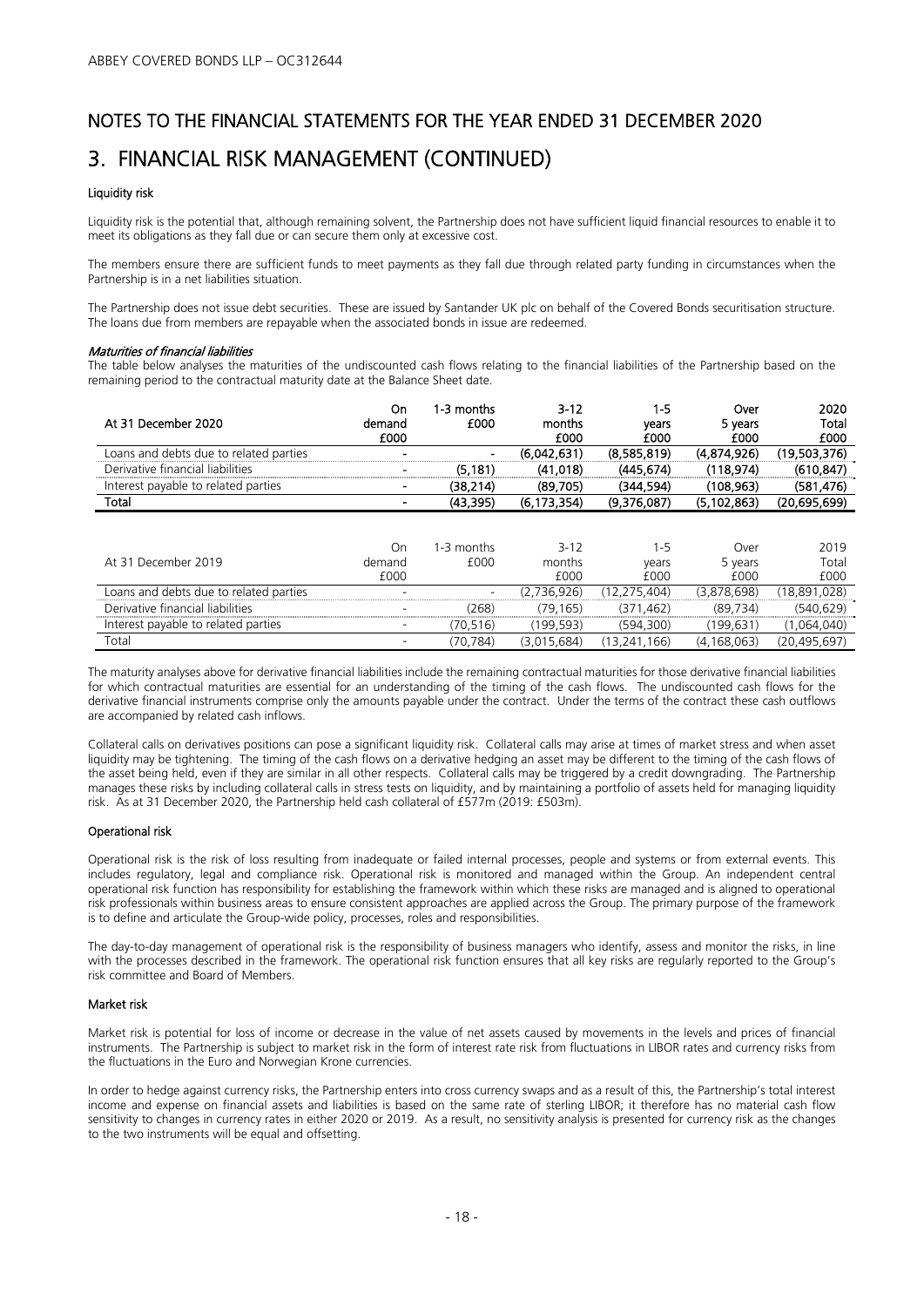# NOTES TO THE FINANCIAL STATEMENTS FOR THE YEAR ENDED 31 DECEMBER 2020 3. FINANCIAL RISK MANAGEMENT (CONTINUED)

#### Market risk (continued)

The Partnership also enters into interest rate swap contracts with Santander Financial Services plc, a related party, to manage basis risk between interest flows on the cross currency swaps and on interest payments received from Santander UK plc. Hedge accounting was adopted for that funding so that the Partnership was hedged against the exposure to interest rate volatility from the movement in fair value of those interest rate swap contracts. Hedge accounting has been discontinued.

The sensitivity analysis below has been determined based on the exposure to interest rates for floating rate interest bearing assets at the end of the reporting period. The analysis is prepared assuming that amount outstanding, for which amounts receivable are based upon, was outstanding for the whole year.

A 50bp positive or adverse movement in interest rates, with all other variables held constant, would result in a decrease in operating profit and increase in net liabilities of £26.5m (2019: £25.6m). A 50bp positive movement in interest rates, with all other variables held constant, would result in an increase in operating profit and decrease in net liabilities of £26.5m (2019: £25.6m).

The use of LIBOR, which is expected to cease in 2021, and its transition to (near) Risk Free Reference Rates (RFR) is also a significant issue across the industry. The Santander UK Group has put in place appropriate contingency plans to address the potential risks and will update and implement in this Partnership as necessary.

### 4. BUSINESS AND GEOGRAPHICAL SEGMENTS

The Partnership operates in one business sector and all of the Partnership's activities are in the UK.

### 5. INTEREST AND SIMILAR INCOME

|                              | Year ended       | Year ended       |
|------------------------------|------------------|------------------|
|                              | 31 December 2020 | 31 December 2019 |
|                              | £000             | იიი              |
|                              |                  |                  |
| Interest income from members | 383.901          | 378 816          |
| Bank interest income         | 11,302           | 30 OS            |
| Derivative interest income   |                  | 39.149           |
|                              | 395 203          |                  |

### 6. INTEREST EXPENSE AND SIMILAR CHARGES

|                                      | Year ended       | Year ended       |
|--------------------------------------|------------------|------------------|
|                                      | 31 December 2020 | 31 December 2019 |
|                                      | £000             | f000             |
|                                      |                  |                  |
| Interest expense to Santander UK plc | 406.641          | 453              |
| Derivative interest expense          | 180.876          |                  |
|                                      | 587.517          | 453              |

### 7. NET OTHER OPERATING INCOME

|                                                                            |                  | <i>(ea</i> r ended |
|----------------------------------------------------------------------------|------------------|--------------------|
|                                                                            | 31 December 2020 | 31 December 2019   |
|                                                                            | £000             | £000               |
| Fair value hedging:                                                        |                  |                    |
| Amortisation of discontinued hedges (note 13)                              | 121.989          |                    |
| Fair value gains on derivatives                                            | 120.653          | 45 950             |
| Foreign exchange (losses)/ gains on loans and debts due to related parties | ר דפ ד'          |                    |
| Foreign exchange gains/ (losses) on derivative financial instruments       | 327,408          |                    |
| Foreign exchange losses on other liabilities                               | 36.188           |                    |
|                                                                            | 278.845          |                    |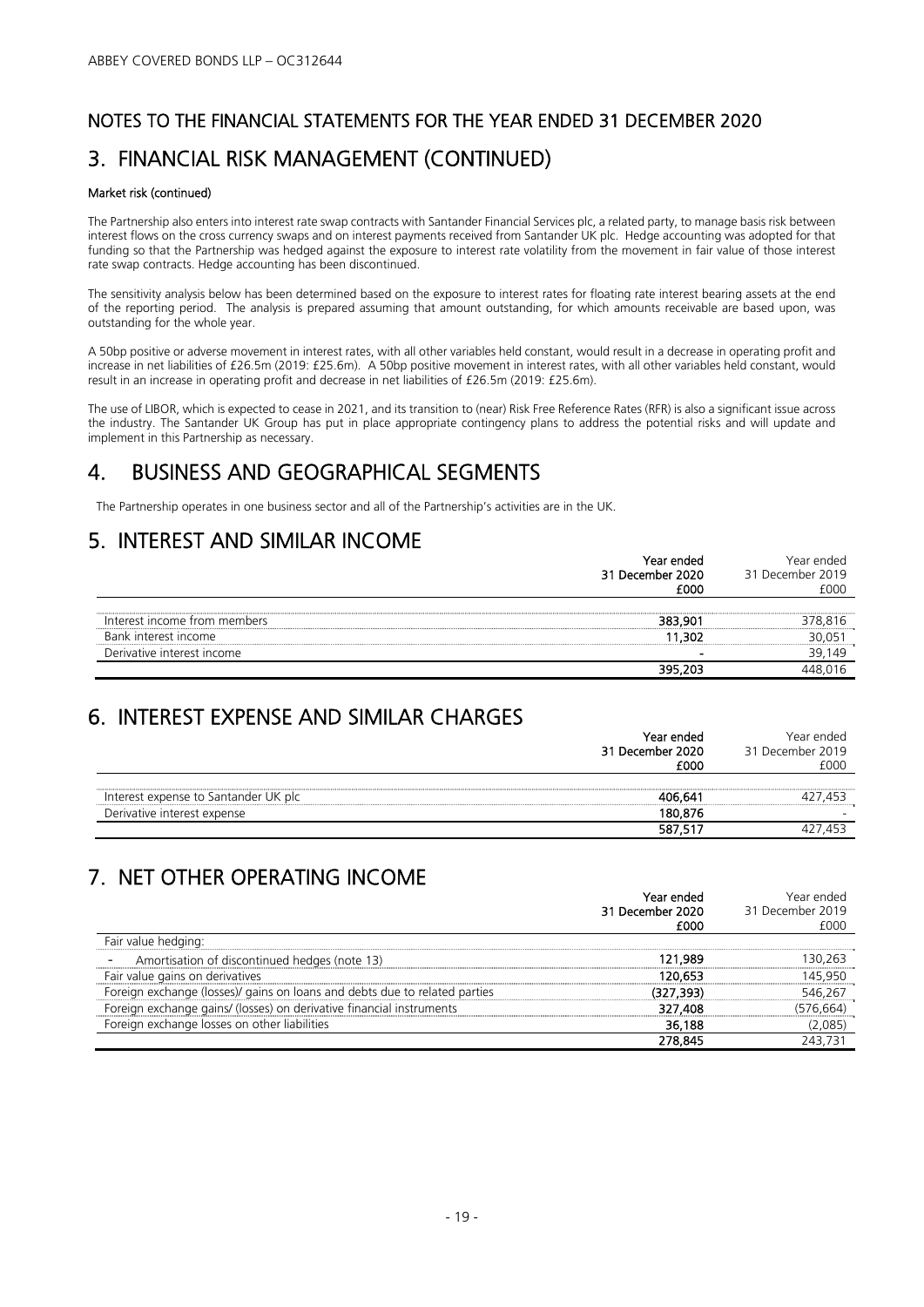### NOTES TO THE FINANCIAL STATEMENTS FOR THE YEAR ENDED 31 DECEMBER 2020

## 8. TOTAL OPERATING PROFIT FOR THE YEAR

#### Staff costs

The Partnership had no employees in the current or previous financial year.

#### Auditors' remuneration

The audit fee for the current year is £17,510 (2019: £17,000).

No fees for non-audit services were paid by the Partnership to the auditors during the year 2020 (2019: nil).

## 9. CASH AND CASH EQUIVALENTS

|                                 | 2020      | 2019                |
|---------------------------------|-----------|---------------------|
|                                 | £000      | £000                |
| Cash and<br>cash<br>equivalents | 2,598,525 | 54<br><u>.</u>      |
|                                 | 2,598,525 | : 154<br>ا ، ب<br>◡ |

Cash and cash equivalent balances due from Santander UK plc, a related party, was £2,599m (2019: £3,155m).

All cash balances held with Santander UK plc are held under a Guaranteed Investment Contract and are classified as restricted funds, as withdrawals are restricted by a priority of payments in accordance with the terms of the securitisation structure.

### 10. DERIVATIVE FINANCIAL INSTRUMENTS

#### Hedge accounting

As at 1 January 2019, the Partnership voluntarily de-designated all hedge relationships. In the case of discontinued fair value hedges, the cumulative adjustment that had been made to the carrying amount of the hedged item is amortised to the Statement of Comprehensive Income using the effective interest method over the period to maturity. In the case of discontinued cash flow hedges, amounts accumulated in equity are reclassified to the Statement of Comprehensive Income in the same period in which the hedged item affects the Statement of Comprehensive Income.

### 11. FAIR VALUE OF FINANCIAL INSTRUMENTS

The following tables summarise the fair values of the financial asset and liability classes accounted for at fair value at 31 December 2020 and 2019, analysed by the valuation methodology used by the Partnership to determine their fair value, including their levels in the fair value hierarchy – level 1, level 2 and level 3.

| 31 December 2020                 |                     |                    |                          | Internal models based on |                |                |                |           |           |           |
|----------------------------------|---------------------|--------------------|--------------------------|--------------------------|----------------|----------------|----------------|-----------|-----------|-----------|
| <b>Balance Sheet category</b>    |                     | Level 2<br>Level 1 |                          |                          | Level 3        |                | Total          |           | Valuation |           |
|                                  |                     | £000               | %                        | £000                     | %              | £000           | %              | £000      | %         | Technique |
| <b>Assets</b>                    |                     |                    |                          |                          |                |                |                |           |           |           |
| Derivative assets                | Foreign<br>exchange |                    |                          |                          |                |                |                |           |           |           |
|                                  | contracts           | $\blacksquare$     | $\blacksquare$           | 1,265,966                | 72             | ۰              | $\blacksquare$ | 1,265,966 | 72        |           |
|                                  | Interest            |                    |                          |                          |                |                |                |           |           |           |
|                                  | rate swaps          | $\blacksquare$     | $\blacksquare$           | 491,447                  | 28             | $\blacksquare$ | ٠              | 491,447   | 28        |           |
| Total assets at fair value       |                     |                    | $\overline{\phantom{0}}$ | 1,757,413                | 100            |                |                | 1,757,413 | 100       | A         |
| <b>Liabilities</b>               |                     |                    |                          |                          |                |                |                |           |           |           |
| Derivative<br><b>liabilities</b> | Foreign<br>exchange |                    |                          |                          |                |                |                |           |           |           |
|                                  | contracts           |                    | $\overline{\phantom{a}}$ | 20,502                   | 100            |                | $\blacksquare$ | 20,502    | 3         | A         |
|                                  | Interest            |                    |                          |                          |                |                |                |           |           |           |
|                                  | rate                |                    |                          |                          |                |                |                |           |           |           |
|                                  | swaps               | $\blacksquare$     |                          |                          | $\blacksquare$ | 590,345        | 100            | 590,345   | 97        | B         |
| Total liabilities at fair value  |                     |                    | ۰                        | 20,502                   | 100            | 590,345        | 100            | 610,847   | 100       |           |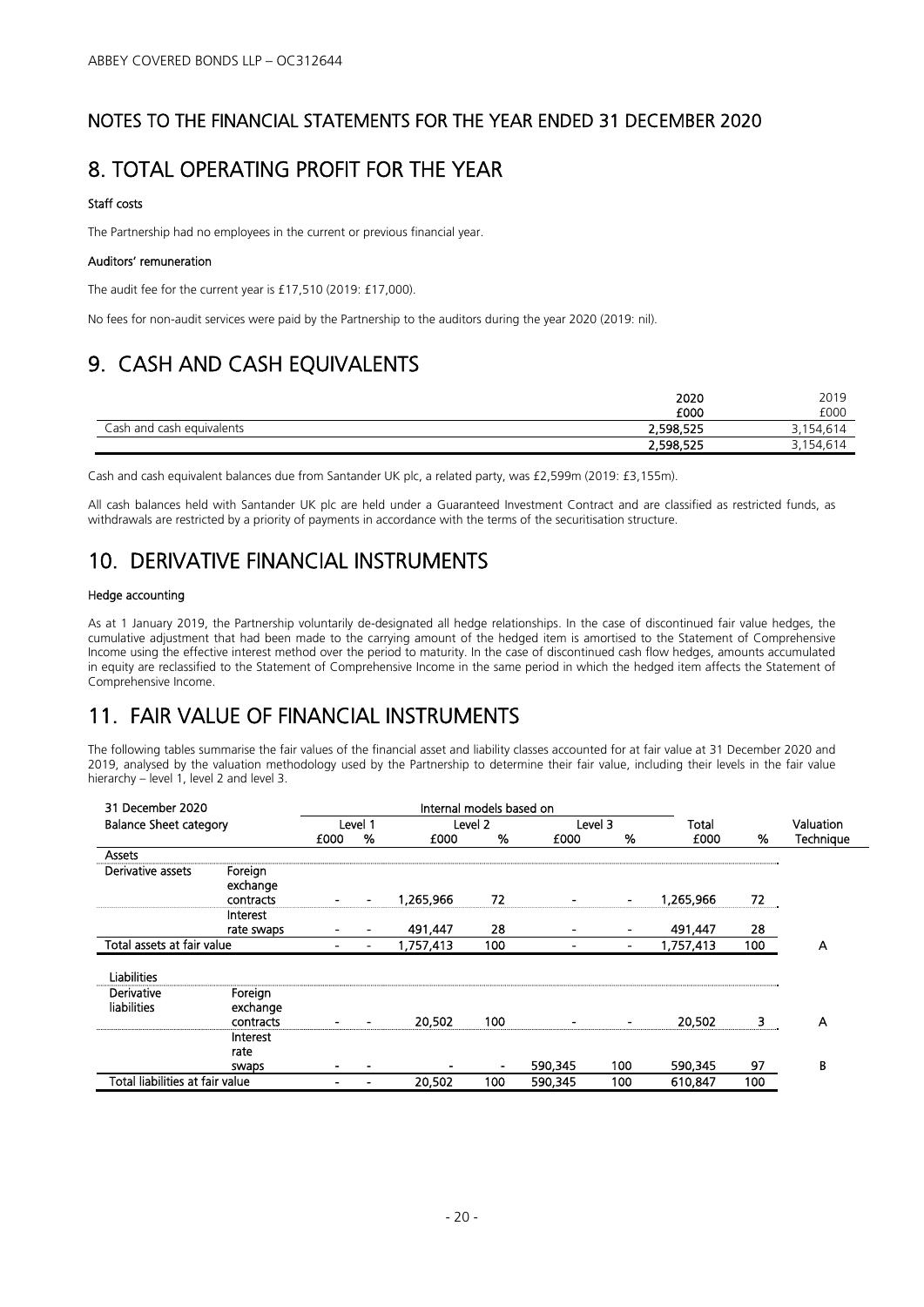# NOTES TO THE FINANCIAL STATEMENTS FOR THE YEAR ENDED 31 DECEMBER 2020 11. FAIR VALUE OF FINANCIAL INSTRUMENTS (CONTINUED)

| 31 December 2019                |                     | Internal models based on |      |           |               |                          |                          |           |           |           |
|---------------------------------|---------------------|--------------------------|------|-----------|---------------|--------------------------|--------------------------|-----------|-----------|-----------|
| Balance Sheet category          |                     | Level 1<br>Level 2       |      |           | Level 3       |                          | Total                    |           | Valuation |           |
|                                 |                     | £000                     | $\%$ | £000      | $\frac{0}{0}$ | £000                     | %                        | £000      | %         | Technique |
| Assets                          |                     |                          |      |           |               |                          |                          |           |           |           |
| Derivative assets               | Foreign<br>exchange |                          |      |           |               |                          |                          |           |           |           |
|                                 | contracts           |                          |      | 904,495   | 65            |                          | $\overline{\phantom{a}}$ | 904,495   | 65        |           |
|                                 | Interest            |                          |      |           |               |                          |                          |           |           |           |
|                                 | rate swaps          |                          |      | 479,182   | 35            | $\overline{\phantom{a}}$ | $\overline{\phantom{a}}$ | 479,182   | 35        |           |
| Total assets at fair value      |                     |                          |      | 1,383,677 | 100           |                          | $\overline{\phantom{a}}$ | 1,383,677 | 100       | А         |
| Liabilities                     |                     |                          |      |           |               |                          |                          |           |           |           |
| Derivative                      | Foreign             |                          |      |           |               |                          |                          |           |           |           |
| liabilities                     | exchange            |                          |      |           |               |                          |                          |           |           |           |
|                                 | contracts           |                          |      | 88,236    | 100           |                          | $\overline{\phantom{a}}$ | 88,236    | 16        | A         |
|                                 | Interest            |                          |      |           |               |                          |                          |           |           |           |
|                                 | rate                |                          |      |           |               |                          |                          |           |           |           |
|                                 | swaps               |                          |      |           |               | 452,393                  | 100                      | 452,393   | 84        | B         |
| Total liabilities at fair value |                     |                          |      | 88,236    | 100           | 452,393                  | 100                      | 540,629   | 100       |           |

#### Valuation techniques

The main valuation techniques employed in internal models to measure the fair value of the financial instruments at 31 December 2020 and 2019 are set out below. In substantially all cases, the principal inputs into these models are derived from observable market data. The Partnership did not make any material changes to the valuation techniques and internal models it used in 2020 and 2019.

A. In the valuation of financial instruments requiring static hedging (for example interest rate, currency derivatives and property derivatives) and in the valuation of loans and advances and deposits, the 'present value' method is used. Expected future cash flows are discounted using the interest rate curves of the applicable currencies or forward house price index levels, as well as credit spreads. The interest rate curves are generally observable market data and reference yield curves derived from quoted interest rates in appropriate time bandings, which match the timings of the cash flows and maturities of the instruments. The forward commodity house price index levels are generally observable market data.

B. In the valuation of equity financial instruments requiring dynamic hedging (principally equity securities, options and other structured instruments), proprietary local volatility and stochastic volatility models are used. These types of models are widely accepted in the financial services industry. Observable market inputs used in these models include the bid-offer spread, foreign currency exchange rates, volatility and correlation between indices. In limited circumstances, other inputs may be used in these models that are based on unobservable market data, such as the Halifax's UK HPI volatility, HPI forward growth, HPI spot rate, mortality and mean reversion.

#### Effect of changes in significant unobservable assumptions to reasonably possible alternatives (Level 3)

The fair value of financial instruments are, in certain circumstances, measured using valuation techniques that incorporate assumptions that are not evidenced by prices from observable current market transactions in the same instrument and are not based on observable market data and, as such require the application of a degree of judgement. Changing one or more of the inputs to the valuation models to reasonably possible alternative assumptions would change the fair values significantly. The following table shows the sensitivity of these fair values to reasonably possible alternative assumptions.

Favourable and unfavourable changes are determined on the basis of changes in the value of the instrument as a result of varying the levels of the unobservable input as described in the table below. The potential effects do not take into effect any hedged positions.

#### 31 December 2020

|                                             |                    |                        |       | Sensitivity                   |                                 |
|---------------------------------------------|--------------------|------------------------|-------|-------------------------------|---------------------------------|
|                                             | Fair value<br>£000 | Assumption description | Shift | Favourable<br>changes<br>£000 | Unfavourable<br>changes<br>£000 |
|                                             |                    | Weighted Average       |       |                               |                                 |
| Derivative liabilities: Interest rate swaps | (590.345)          | Mortgage Rate Payable  | 1%    | 198                           | (198)                           |

#### Reconciliation of fair value measurements in Level 3 of the fair value hierarchy

The following table provides a reconciliation of the movement between opening and closing balances of level 3 financial instruments, measured at fair value using a valuation technique with significant unobservable inputs:

|                      | Derivative liabilities |
|----------------------|------------------------|
|                      | £000                   |
| At 1 January 2020    | (452, 393)             |
| Interest movements   | (134, 260)             |
| Fair value movements | (3,692)                |
| At 31 December 2020  | (590.345)              |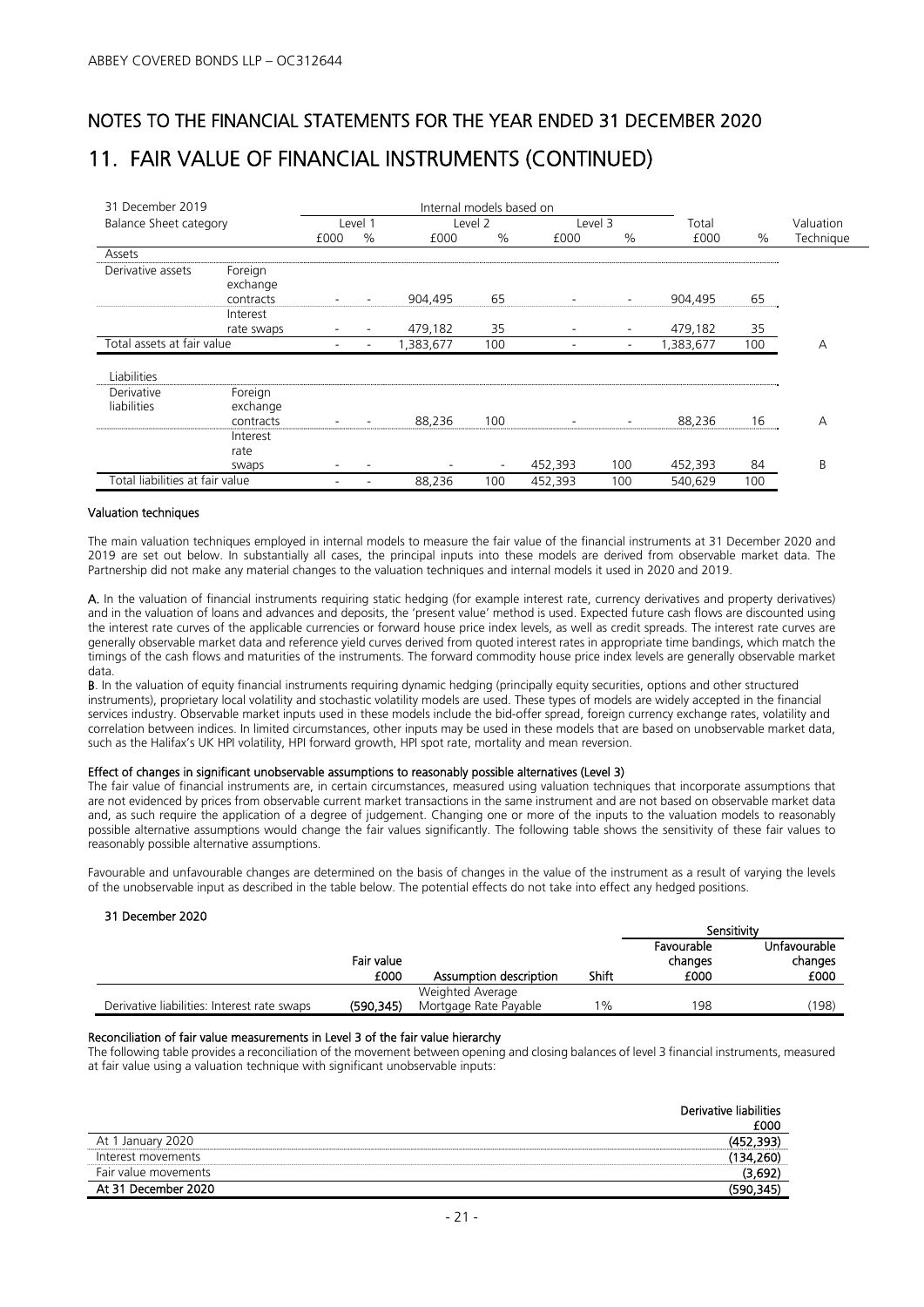# NOTES TO THE FINANCIAL STATEMENTS FOR THE YEAR ENDED 31 DECEMBER 2020 12. LOANS AND OTHER DEBTS DUE FROM MEMBERS

|                                                 | 2020       | 2019      |
|-------------------------------------------------|------------|-----------|
|                                                 | £000       | £000      |
| Loans and other debts due from Santander UK plc | 16,593,094 | 5,595,869 |

The carrying amount of loans and other debts due from members approximates to their fair value and are repayable on demand.

## 13. LOANS AND DEBTS DUE TO MEMBERS

|                                            | 2020       |           |
|--------------------------------------------|------------|-----------|
|                                            | £000       | f000      |
| Loans and debts due to Santander UK plc    | 19,503,376 | 18.891    |
|                                            |            |           |
| These borrowings are repayable as follows: |            |           |
| l ess than 3 months                        |            |           |
| Between 3 and 12 months                    | 6,042,631  | ' 736 926 |
| Between 1 and 5 years                      | 8.585.817  | 2.275.404 |
| Greater than five years                    | 4,874,928  | 3,878,698 |
|                                            | 19,503,376 | 18,891    |

The amount owing to related parties comprises a term advance equivalent to the amounts raised by Santander UK plc under its Covered Bond programme. The rate of interest payable in respect of each term advance matches the interest rate payable in respect of the corresponding tranche or series of covered bonds that funded the tranche.

Santander UK plc will not be relying on repayment of any term advances by the Partnership or the interest thereon in order to meet its repayment or interest obligations under the Covered Bond programme. The term advances will not be repaid by the Partnership until all amounts payable under the corresponding series of covered bonds have been repaid in full. Amounts owed by the Partnership to Santander UK plc will be subordinated to amounts owed by the Partnership under the Covered Bond Guarantee described below.

Under the terms of the trust deed, the Partnership has provided a guarantee as to payments of interest and principal under the covered bonds, where amounts would otherwise be unpaid by Santander UK plc. The obligations of the Partnership under its guarantee constitute direct obligations of the Partnership secured against the assets of the Partnership and recourse against the Partnership is limited to such assets. The principal asset is the interest in the mortgage portfolio acquired from Santander UK plc.

The amounts due to Santander UK plc mature at various dates between 12 April 2021 and 6 February 2032. The carrying amount of loans and debt due to related parties approximates to fair value except where shown below:

|                                        | 2020        | 2020       | 2019        | 2019       |
|----------------------------------------|-------------|------------|-------------|------------|
|                                        | <b>Book</b> | Fair       | <b>Book</b> | Fair       |
|                                        | Value       | Value      | Value       | Value      |
| Loans and debts due to related parties | £000        | £000       | £000        | £000       |
| Value at 31 December                   | 19.503.376  | 20.769.843 | 18.891.028  | 20.231.000 |

Following a review by management during the year, loans and debts due to related party are disclosed at book value and fair value. This has had no impact on the Statement of Comprehensive Income.

Included in the carrying amount of loans from related parties are the following fair value hedge accounting valuation adjustments arising from these loans.

|                                                   | 2020 |     |
|---------------------------------------------------|------|-----|
|                                                   | £000 | 000 |
|                                                   |      |     |
| Fair value hedge accounting valuation adjustments | ---  |     |

The movements of the fair value hedge accounting valuation adjustments were:

| At 1 January 2019                       |           |
|-----------------------------------------|-----------|
|                                         | 588 544   |
| Foreign exchange adjustments            | (29.927)  |
| Amortisation of the discontinued hedges | (130,263) |
| At 31 December 2019 and 1 January 2020  | 428.354   |
| Foreign exchange adjustments            | 6.863     |
| Amortisation of the discontinued hedges | (121,989) |
| At 31 December 2020                     | 313,228   |